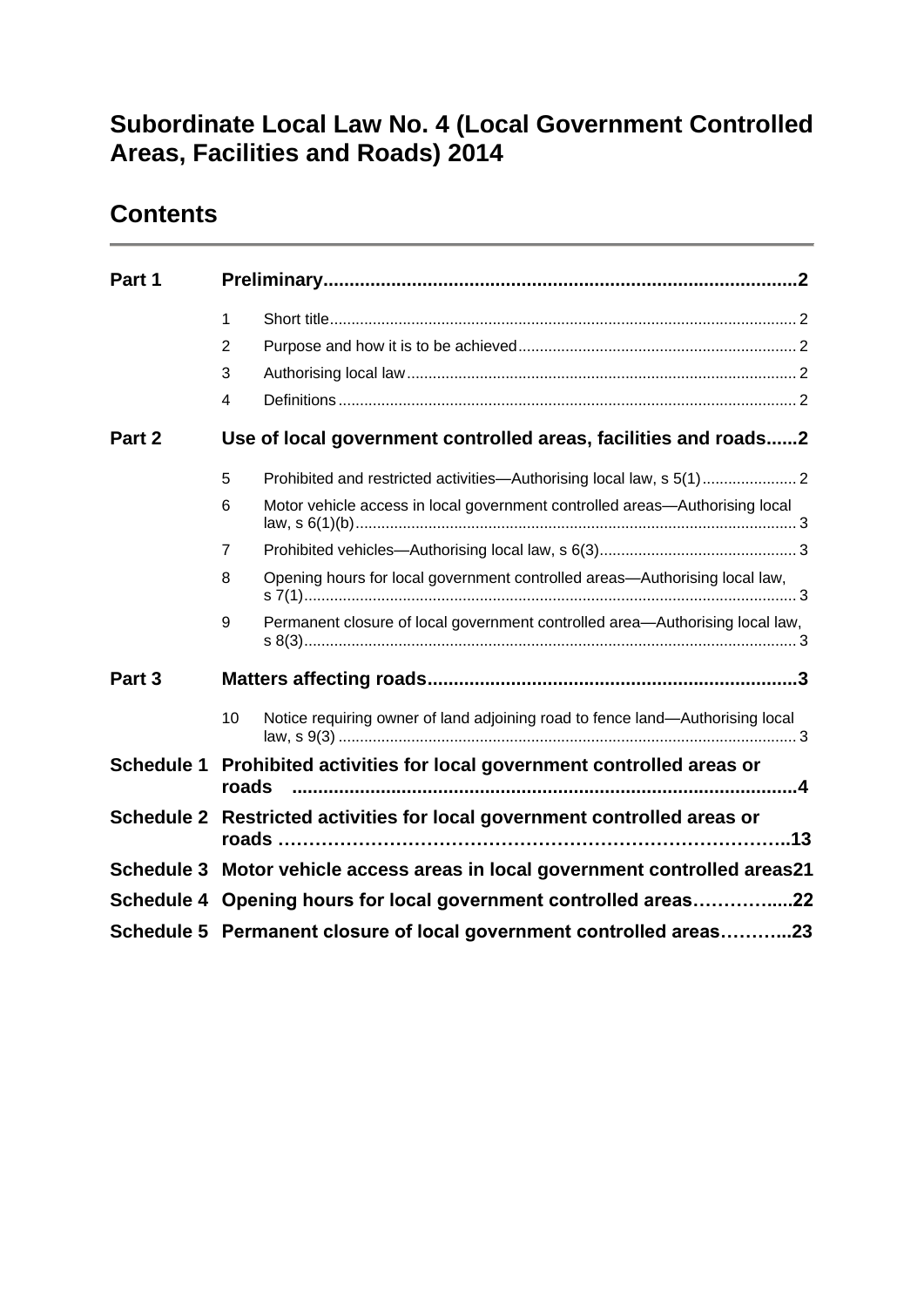### <span id="page-1-0"></span>**Part 1 Preliminary**

#### <span id="page-1-1"></span>**1 Short title**

This subordinate local law may be cited as *Subordinate Local Law No. 4 (Local Government Controlled Areas, Facilities and Roads) 2014.*

#### <span id="page-1-2"></span>**2 Purpose and how it is to be achieved**

- (1) The purpose of this subordinate local law is to supplement *Local Law No.4 (Local Government Controlled Areas, Facilities and Roads) 2010,* in order to protect the health and safety of persons using local government controlled land, facilities, infrastructure and roads and preserve features of the natural and built environment and other aspects of the amenity of local government controlled land, facilities, infrastructure and roads.
- (2) The purpose is to be achieved by providing for—
	- (a) the regulation of access to local government controlled areas; and
	- (b) the prohibition or restriction of particular activities in local government controlled areas or roads.

### <span id="page-1-3"></span>**3 Authorising local law**

The making of the provisions in this subordinate local law is authorised by *Local Law No.4 (Local Government Controlled Areas, Facilities and Roads) 2010* (the *authorising local law*)*.*

#### <span id="page-1-4"></span>**4 Definitions**

Particular words used in this subordinate local law have the same meaning as provided for in the authorising local law.

### <span id="page-1-5"></span>**Part 2 Use of local government controlled areas, facilities and roads**

### <span id="page-1-6"></span>**5 Prohibited and restricted activities—Authorising local law, s 5(1)**

- (1) For section  $5(1)(a)$  of the authorising local law, the activities prescribed in column 2 of schedule 1 are declared to be prohibited in the corresponding local government controlled area or road (or part thereof) mentioned in column 1 of schedule 1.
- (2) For section  $5(1)(b)$  of the authorising local law, the activities prescribed in column 2 of schedule 2 are declared to be restricted in the corresponding local government controlled area or road (or part thereof) mentioned in column 1 of schedule 2, to the extent described in column 3 of schedule 2.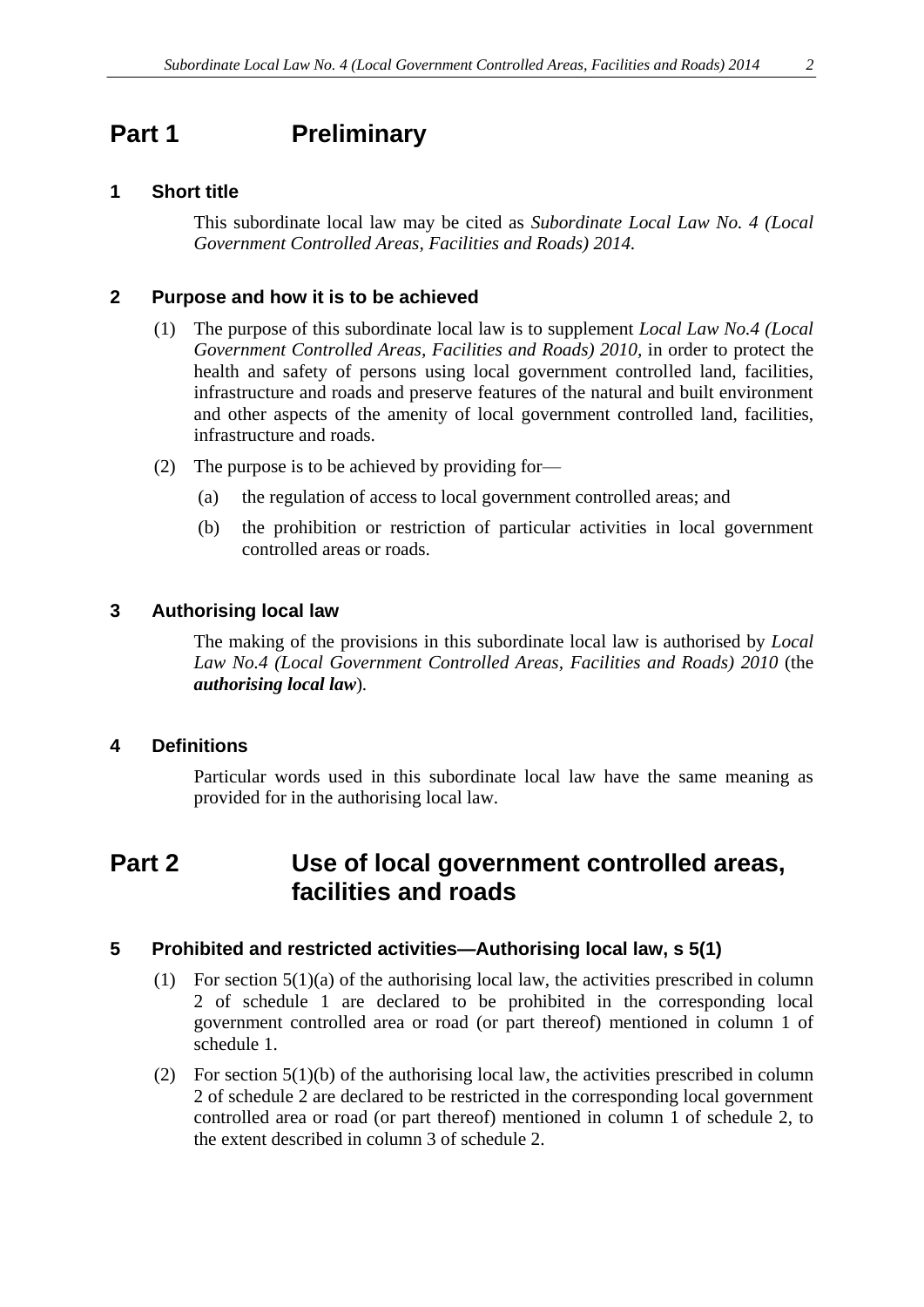<span id="page-2-0"></span>For section 6(1) (b) of the authorising local law, the areas prescribed in column 1 of schedule 3 are declared to be motor vehicle access areas.

### <span id="page-2-1"></span>**7 Prohibited vehicles—Authorising local law, s 6(3)**

For section 6(3) of the authorising local law, the specific types of motor vehicle prescribed in column 2 of schedule 3 are declared to be prohibited vehicles in the corresponding specified motor vehicle access area in column 1 of schedule 3.

### <span id="page-2-2"></span>**8 Opening hours for local government controlled areas—Authorising local law, s 7(1)**

For section 7(1) of the authorising local law, the times prescribed in column 2 of schedule 4 are declared to be the opening hours for the local government controlled areas mentioned in column 1 of schedule 4.

### <span id="page-2-3"></span>**9 Permanent closure of local government controlled area—Authorising local law, s 8(3)**

For section 8(3) of the authorising local law, the local government controlled areas described in schedule 5 are permanently closed to public access.

# <span id="page-2-4"></span>**Part 3 Matters affecting roads**

### <span id="page-2-5"></span>**10 Notice requiring owner of land adjoining road to fence land—Authorising local law, s 9(3)**

For section 9(3) of the authorising local law, the minimum standards for a fence that is the subject of a compliance notice under section 9(2) of the authorising local law are as follows—

(a) The fence must be, in the opinion of an authorised person, of adequate height, strength and nature and be constructed of appropriate materials for the purposes of restraining the types of animal contained in the area adjacent to the fence.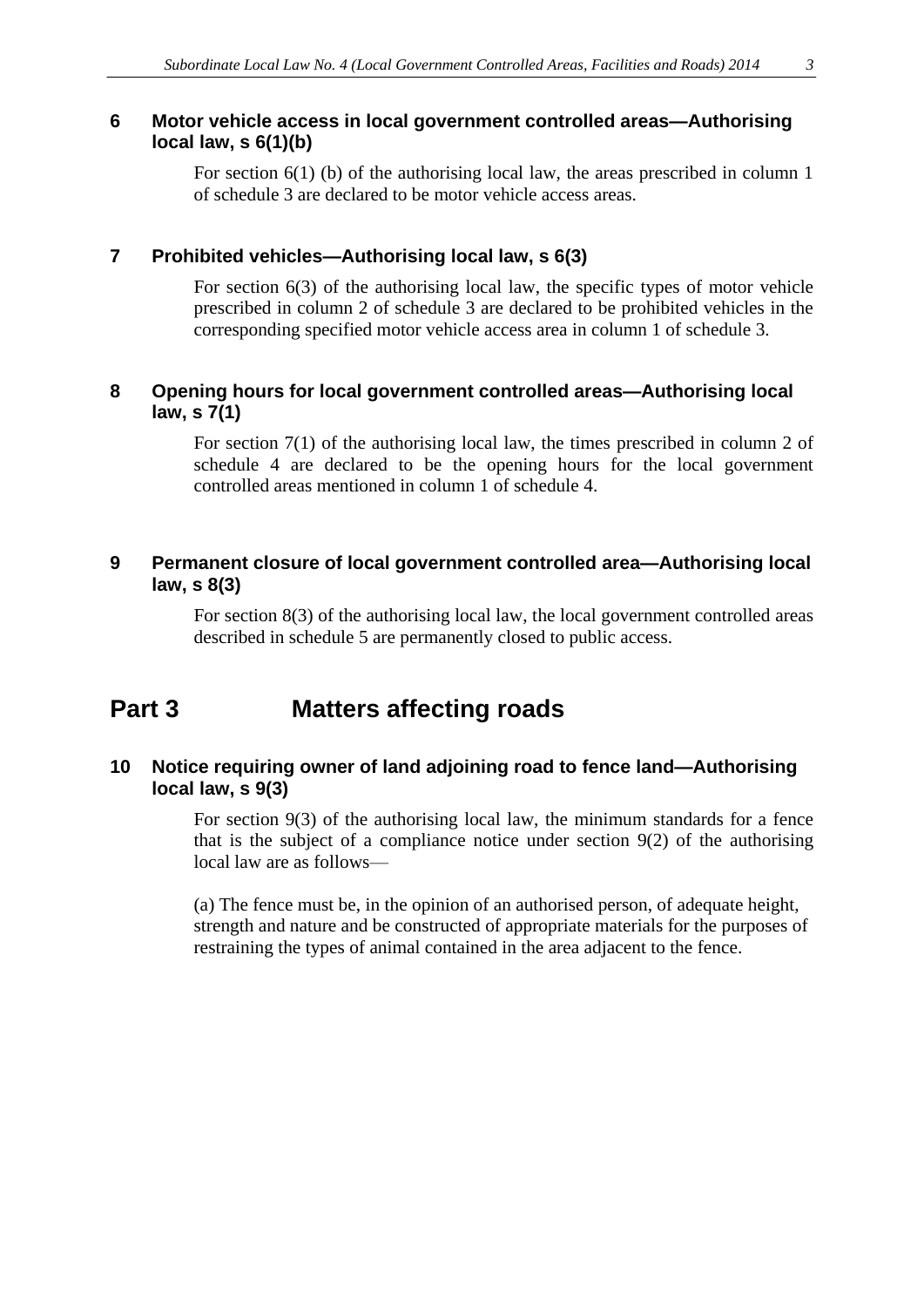# <span id="page-3-0"></span>**Schedule 1 Prohibited activities for local government controlled areas or roads**

Section 5(1)

| Column 1<br>Local government controlled area or<br>road | <b>Column 2</b><br><b>Prohibited activity</b>                                                                                                                                                                |
|---------------------------------------------------------|--------------------------------------------------------------------------------------------------------------------------------------------------------------------------------------------------------------|
| All local government controlled areas                   | (1) Breaking, destroying, damaging,<br>defacing, disfiguring, or writing upon<br>any local government facilities, structure,<br>notice or equipment whether<br>intentionally or unintentionally; or          |
|                                                         | (2) Causing an offensive liquid, sediment<br>or substance to be discharged onto an<br>area or road; or                                                                                                       |
|                                                         | (3) Obstructing, interfering with or<br>impeding operation of or access to the<br>local government controlled area or road.                                                                                  |
|                                                         | (4) Construct, erect, install, or build, any<br>structure, stock fencing, and temporary<br>building, without authorisation from an<br>authorised person.                                                     |
|                                                         | (5) Dumping, disposing, abandoning, of a<br>vehicle, or remnants of a vehicle.                                                                                                                               |
|                                                         | (6) Camouflage, conceal, hide, immerse,<br>seclude, or bury an item capable of<br>storing 500ml or more of liquid that an<br>authorised person reasonably believes is<br>for the purpose of storing alcohol. |
|                                                         | (7) When a total fire ban has been<br>declared then; any fire is prohibited.                                                                                                                                 |
| Boat harbour and river ways                             | (1) Unload any fish from a fishing vessel<br>unless at a fish receivable area or areas<br>approved and sign posted by local<br>government for that purpose.                                                  |
|                                                         | (2) Operating, manoeuvring, mooring,<br>anchoring or sailing a vessel so as to<br>create a danger, obstacle, impediment or<br>inconvenience to other users.                                                  |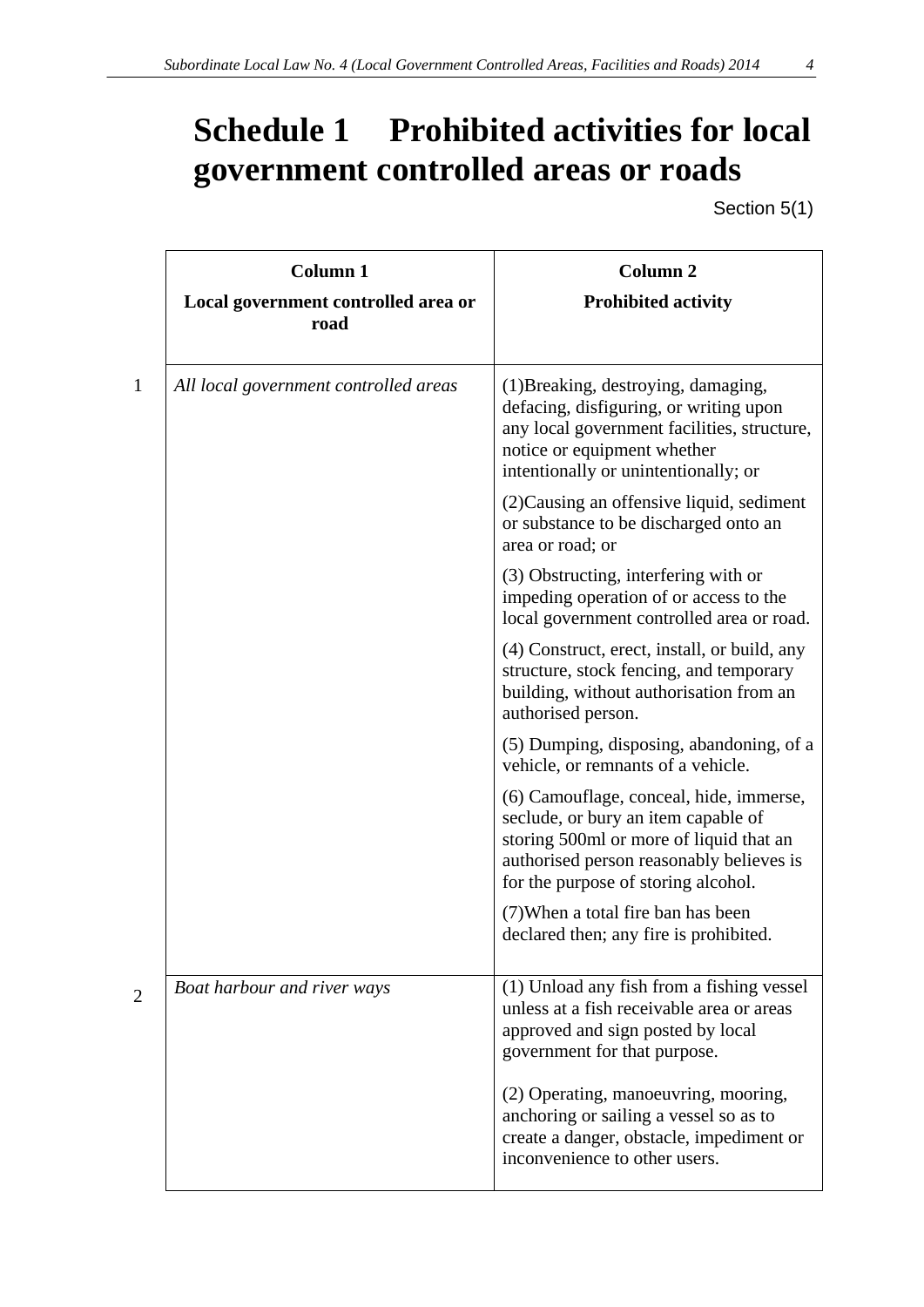|                                           | (3) Mooring or anchoring of vessels that    |
|-------------------------------------------|---------------------------------------------|
|                                           | are not seaworthy; derelict; or in a state  |
|                                           | of disrepair.                               |
|                                           |                                             |
|                                           | (4) The discharge of vessel toilets, sinks  |
|                                           | and showers into the harbour or river.      |
|                                           |                                             |
|                                           | (5) The discharge of polluted bilge water   |
|                                           | or effluent from manual and automatic       |
|                                           | bilge pumps into the harbour or river.      |
|                                           |                                             |
|                                           | (6) Carrying out major boat maintenance,    |
|                                           | repairs, sanding, grinding, painting or     |
|                                           | refitting of vessels.                       |
|                                           |                                             |
|                                           | (7) The storage and transportation of       |
|                                           | fuels, oils or other flammable and          |
|                                           | combustible goods or substances.            |
|                                           |                                             |
|                                           | (8) The refuelling of vessels other than at |
|                                           | locations approved for that purpose by      |
|                                           | the local government.                       |
|                                           | (9) Not complying with the directions of    |
|                                           | an authorised person, police officer or     |
|                                           | harbour master.                             |
|                                           |                                             |
|                                           | $(10)$ Remove, displace or interfere with   |
|                                           | any board, plate or tablet or associated    |
|                                           | fastenings for a local government notice.   |
|                                           |                                             |
|                                           | (11) Wilfully break, destroy or damage      |
|                                           | any erection, beacon, tree, plant, seat or  |
|                                           | thing.                                      |
|                                           |                                             |
|                                           | (12) Write upon, mark, or deface any        |
|                                           | building or erection, mooring, tree, plant, |
|                                           | seat or thing.                              |
| Township retail precinct in the local     | Camping or overnight sleeping               |
| government area                           | Carrying out domestic tasks, including      |
|                                           | ablutions, cooking and washing other        |
|                                           | than in areas approved for such activities. |
| All parks and reserves, natural areas and | (1) Damage or interfere with native         |
| cultural reserves and drainage channels   | wildlife and vegetation.                    |
| in the local government area              |                                             |
|                                           | (2) Damage or interfere with local          |
|                                           | government facilities, notices or           |
|                                           | equipment.                                  |
|                                           |                                             |
|                                           | (3) Exercise rights of occupation or use.   |

3

4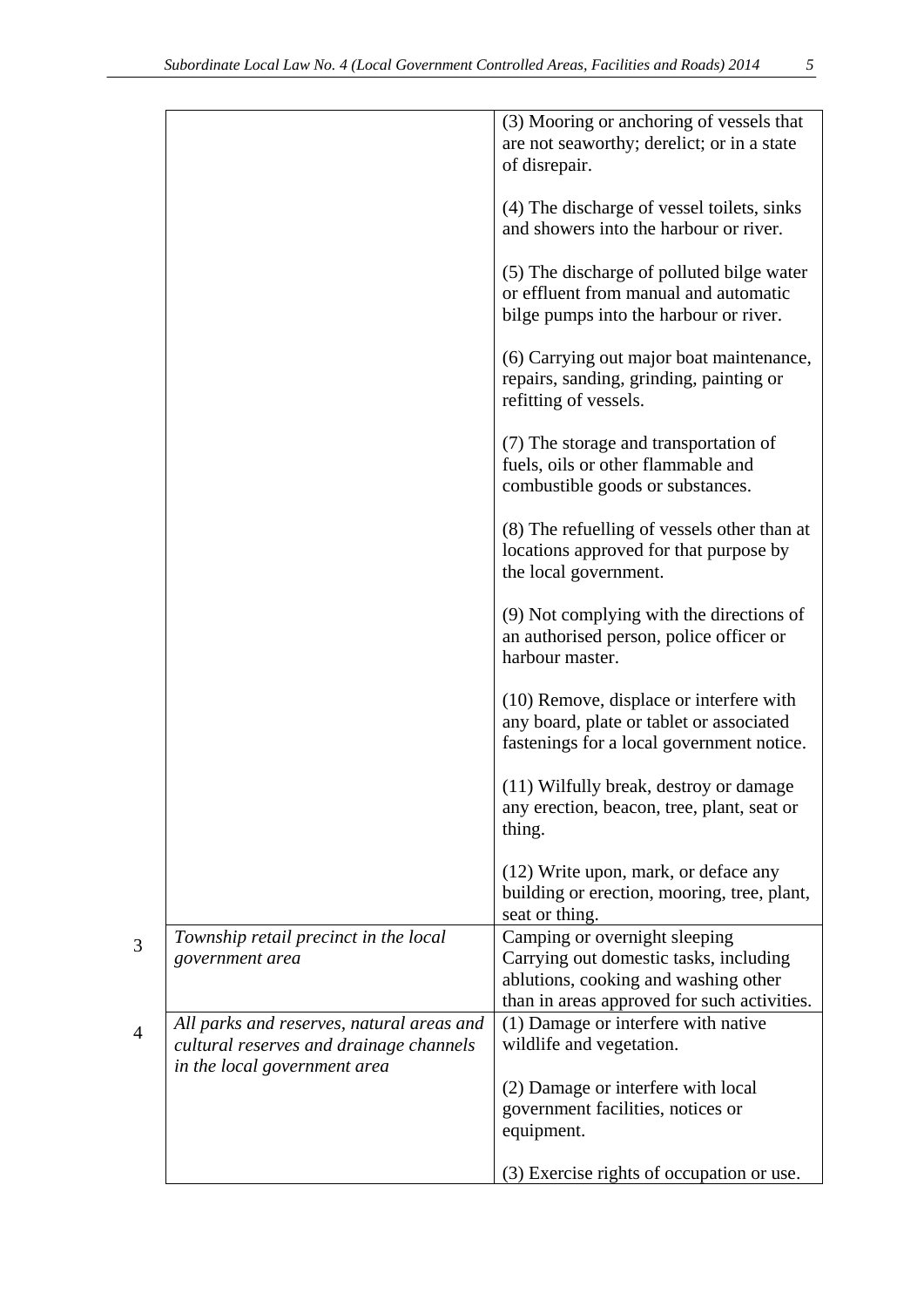|                                         | (4) Use of vehicle except where<br>indicated.                                                                                                                                                                                                                                                                                   |
|-----------------------------------------|---------------------------------------------------------------------------------------------------------------------------------------------------------------------------------------------------------------------------------------------------------------------------------------------------------------------------------|
|                                         | (5) Bring animals except where<br>indicated.                                                                                                                                                                                                                                                                                    |
|                                         | (6) Acting in a manner that may cause<br>offence or negatively affect the<br>enjoyment of the park by other persons.                                                                                                                                                                                                            |
|                                         | (7) Carry out domestic tasks including<br>ablutions, cooking and washing.                                                                                                                                                                                                                                                       |
| Foreshores in the local government area | (1) Remove sand.                                                                                                                                                                                                                                                                                                                |
|                                         | (2) Commit any act that would or would<br>likely in the opinion of an authorised<br>person injure, displace, pollute, foul,<br>deface or disorder any part of the<br>foreshore or anything constructed or<br>provided thereon, and appertaining<br>thereto, so as to cause waste, loss or<br>inconvenience to local government. |
|                                         | (3) Damage, mutilate, defile, interfere<br>with or destroy any local government<br>building or structure.                                                                                                                                                                                                                       |
|                                         | (4) Play music or musical instrument at<br>such a volume or in such a manner in the<br>opinion of an authorised person as to<br>interfere with any persons enjoyment of<br>the foreshore.                                                                                                                                       |
|                                         | (5) Non-resident Camping.                                                                                                                                                                                                                                                                                                       |
|                                         | (7) Erect, remove, damage or interfere<br>with a building, structure, path facility,<br>sign, notice or equipment.                                                                                                                                                                                                              |
|                                         | (8) Remove, damage or interfere with<br>fencing, gate, chain, lock or any other<br>measure of access control and security.                                                                                                                                                                                                      |
|                                         | (9) Interfering with a funeral,<br>commemorative service, or period of<br>moratorium lawfully conducted.                                                                                                                                                                                                                        |

 $(10)$  Construction of makeshift shelters.<br>(1) Sell or buy an article or a thing.

5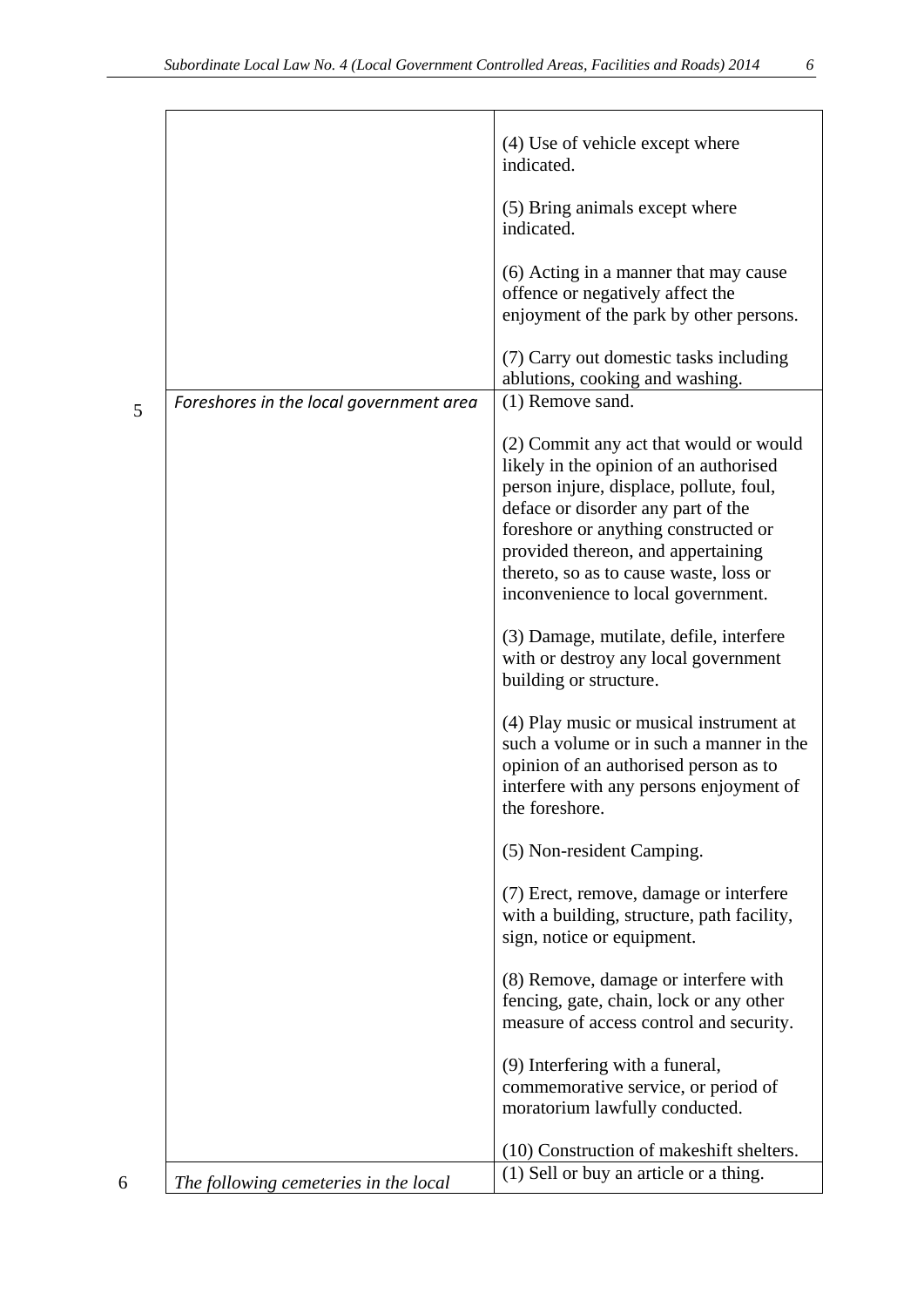| government area                                                                                       | (2) Distribute or put up any handbill,<br>card, circular or advertisement.<br>(3) Damage or interfere with local                                                       |
|-------------------------------------------------------------------------------------------------------|------------------------------------------------------------------------------------------------------------------------------------------------------------------------|
|                                                                                                       | government infrastructure.<br>(4) Damage any tree, shrub or plant.                                                                                                     |
|                                                                                                       | (5) Take part in any meeting other than<br>of a religious or commemorative nature.                                                                                     |
|                                                                                                       | (6) Disturb or interfere with a funeral<br>service.                                                                                                                    |
|                                                                                                       | (7) Discharge a firearm except at a<br>military funeral or other recognised type<br>of funeral service ordinarily involving<br>such discharge.                         |
|                                                                                                       | (8) Damage or interfere with any grave,<br>vault or memorial with any flowers or<br>tokens placed thereon.                                                             |
|                                                                                                       | (9) Drive any vehicle otherwise than<br>upon a designated roadway.                                                                                                     |
| The following camping area in the local<br>government area;<br>(a) Coleman river<br>(b) Mungkan river | (1) Reside or carry out domestic tasks in<br>a caravan that in the opinion of an<br>authorised person is dilapidated,<br>unsightly or overcrowded or unfit for<br>use. |
| $(c)$ Chapman river<br>(d) Melleman river                                                             | (2) Engage in unlawful business, trade or<br>occupation.                                                                                                               |
|                                                                                                       | (3) Display or exhibit advertising matter.                                                                                                                             |
|                                                                                                       | (4) Park a caravan or erect in a tent in a<br>place that is not allotted by the<br>environmental manager.                                                              |
|                                                                                                       | (5) Let or hire a caravan, cabin or tent to<br>another person without written local<br>government approval.                                                            |
|                                                                                                       | (6) Take or bring an animal unless<br>otherwise signed.                                                                                                                |
|                                                                                                       | (7) Use hand washing facilities for<br>purposes other than their intended use.                                                                                         |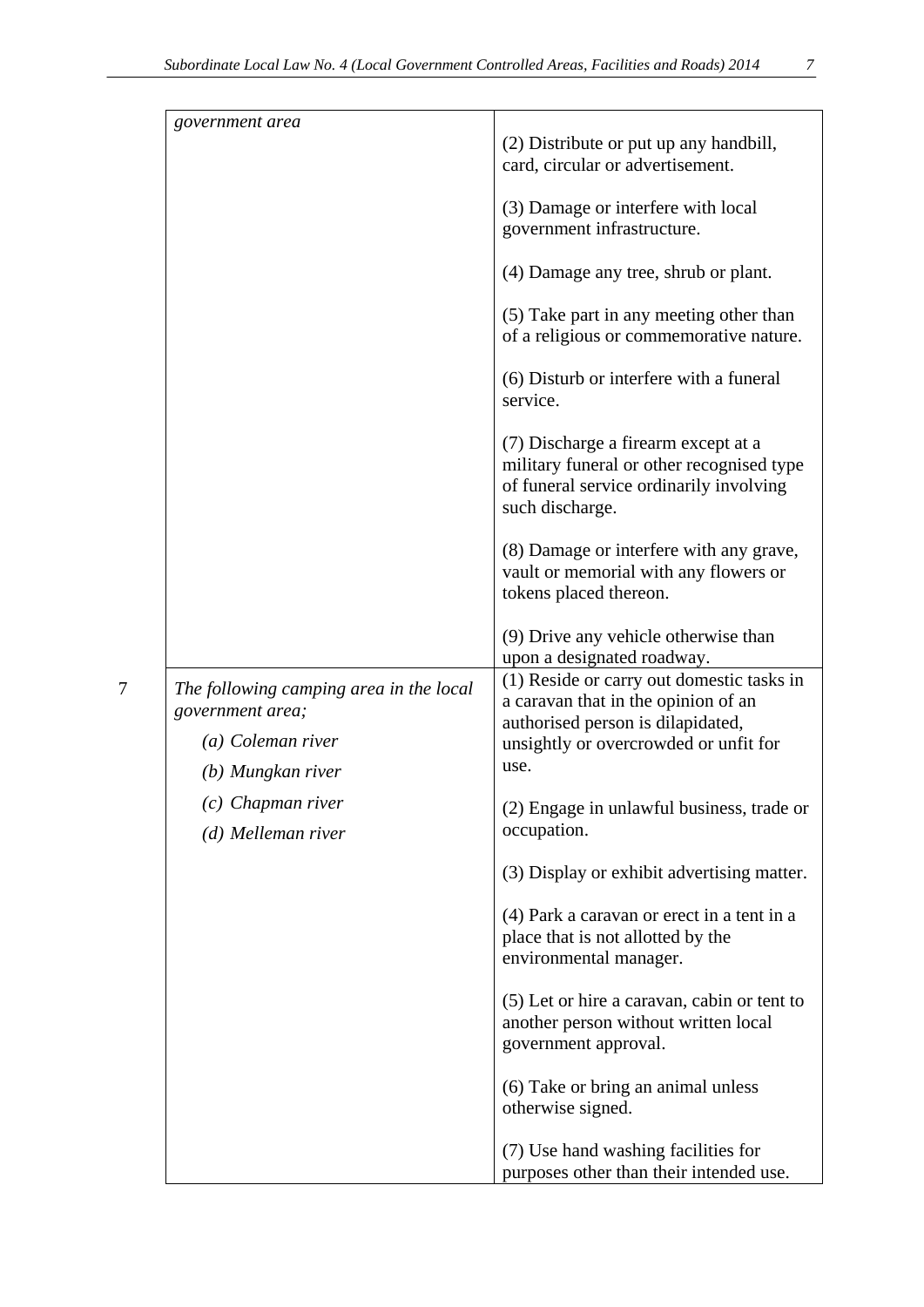| (8) Injure, destroy or remove a tree,<br>shrub or plant.                                                                                            |
|-----------------------------------------------------------------------------------------------------------------------------------------------------|
| (9) Dig hole or trench.                                                                                                                             |
| (10) Occupy a space without a valid<br>permit.                                                                                                      |
| $(11)$ Occupy a space other than the space<br>allotted on a valid permit.                                                                           |
| (12) Go outside the designated camping<br>area, or river area and must only use<br>public access entry points to the river and<br>campsite by road. |
| (13) Leaving litter at campsite on exit.                                                                                                            |
| (14) Contravene alcohol management<br>plan, i.e. no alcohol.                                                                                        |
| (15) Hunting/shooting.                                                                                                                              |
| (16) Commercial fishing.                                                                                                                            |
| (17) Exceeding fish bag limits prescribed<br>by the state.                                                                                          |
| (18) Exceeding the amount of vehicles<br>allowed on the camp site, as listed and<br>paid for on a valid permit.                                     |
| (19) Failing to display a valid permit on<br>dashboard of vehicle.                                                                                  |
| $(20)$ Dogs.                                                                                                                                        |
| (21) Leaving fuel containers behind<br>when exiting the local government area<br>(DOGIT).                                                           |
| (22) Leaving containers, drums,<br>receptacles of any kind, when exiting the<br>local government area (DOGIT).                                      |
| (23) Using facilities in a way that makes<br>them unclean or unsanitary.                                                                            |
|                                                                                                                                                     |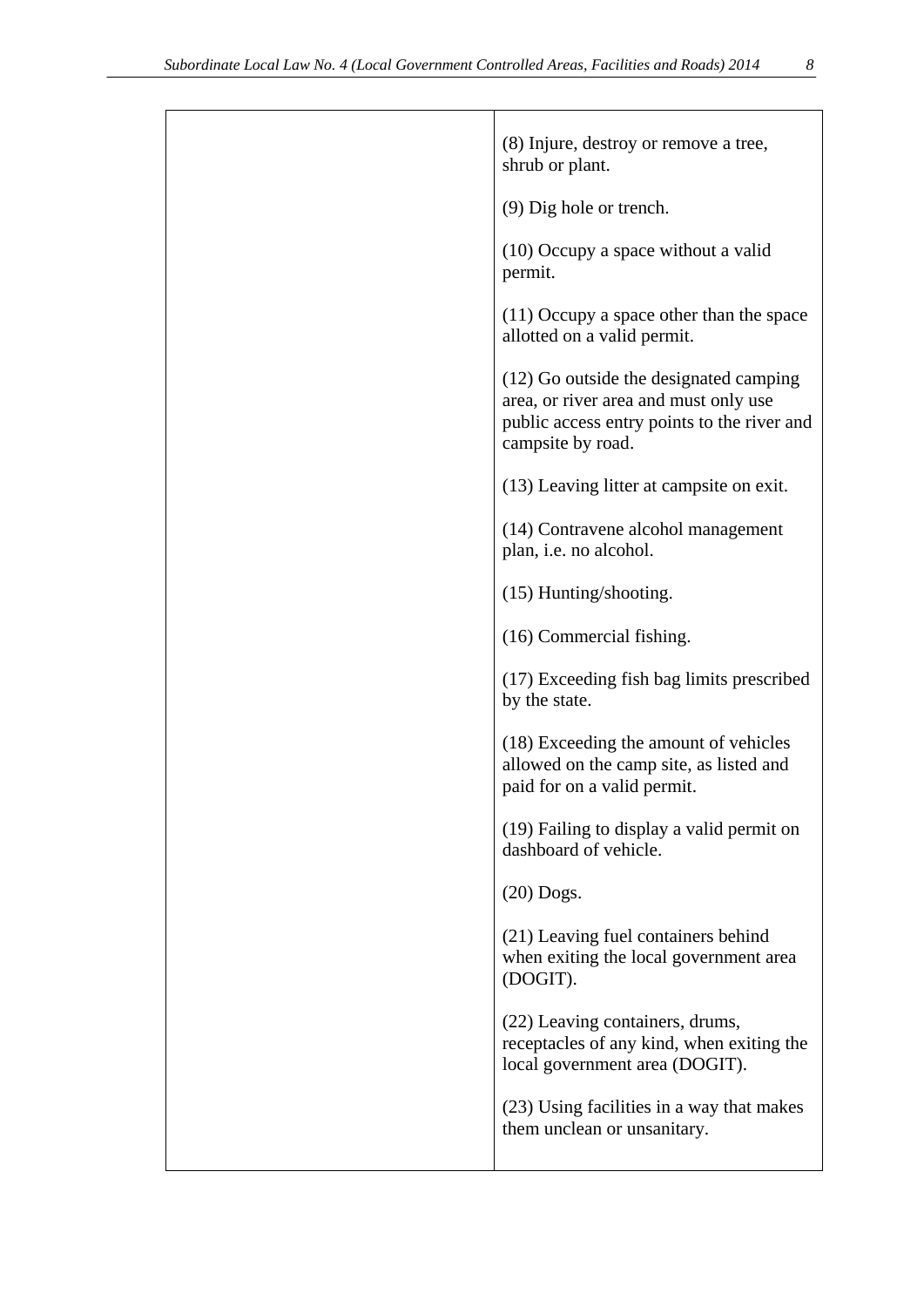| The following jetties and boat ramps | (1) Use of boat ramps for a purpose other<br>than launching or retrieving a vessel.                                                                                                                                                        |
|--------------------------------------|--------------------------------------------------------------------------------------------------------------------------------------------------------------------------------------------------------------------------------------------|
|                                      | (2) Place anchor or moor a vessel in the<br>approach fairway or so as to obstruct or<br>impede the approach of a vessel to a<br>jetty, barge loading ramp or boat ramp.                                                                    |
|                                      | (3) Apply a vertical load to the jetty in<br>excess of the maximum specified on an<br>official sign.                                                                                                                                       |
|                                      | (4) Obstruct or impede in the opinion of<br>an authorised person the use of a jetty,<br>barge loading ramp or boat ramp by<br>another person or vehicle.                                                                                   |
|                                      | (5) Drive, park or stand any vehicle<br>except for the purpose of conveying<br>goods along the jetty, boat ramp or barge<br>loading ramp.                                                                                                  |
|                                      | (6) Carry out maintenance or repairs to a<br>vessel or a vehicle on a boat ramp, barge<br>loading ramp or in the approach fairway<br>to a boat ramp unless it is an emergency.                                                             |
|                                      | (7) Enter a jetty, barge loading ramp or<br>boat ramp when it is closed.                                                                                                                                                                   |
|                                      | (8) Obstruct or impede in the opinion of<br>an authorised person the use of others of<br>any jetty, barge loading ramp or boat<br>ramp.                                                                                                    |
|                                      | (9) Interfere with any fitting or appliance<br>on any jetty, barge loading ramp or boat<br>ramp for any purpose other than that for<br>which such appliance is provided.                                                                   |
|                                      | (10) Extinguish, diminish or increase any<br>light illuminating from jetty, barge<br>loading ramp or boat ramp.                                                                                                                            |
|                                      | (11) Break, destroy, damage, deface,<br>disfigure, interfere with or write upon<br>any jetty, barge loading ramp or boat<br>ramp or any notice relating thereto.<br>(12) Ride any animal onto a jetty, barge<br>loading ramp or boat ramp. |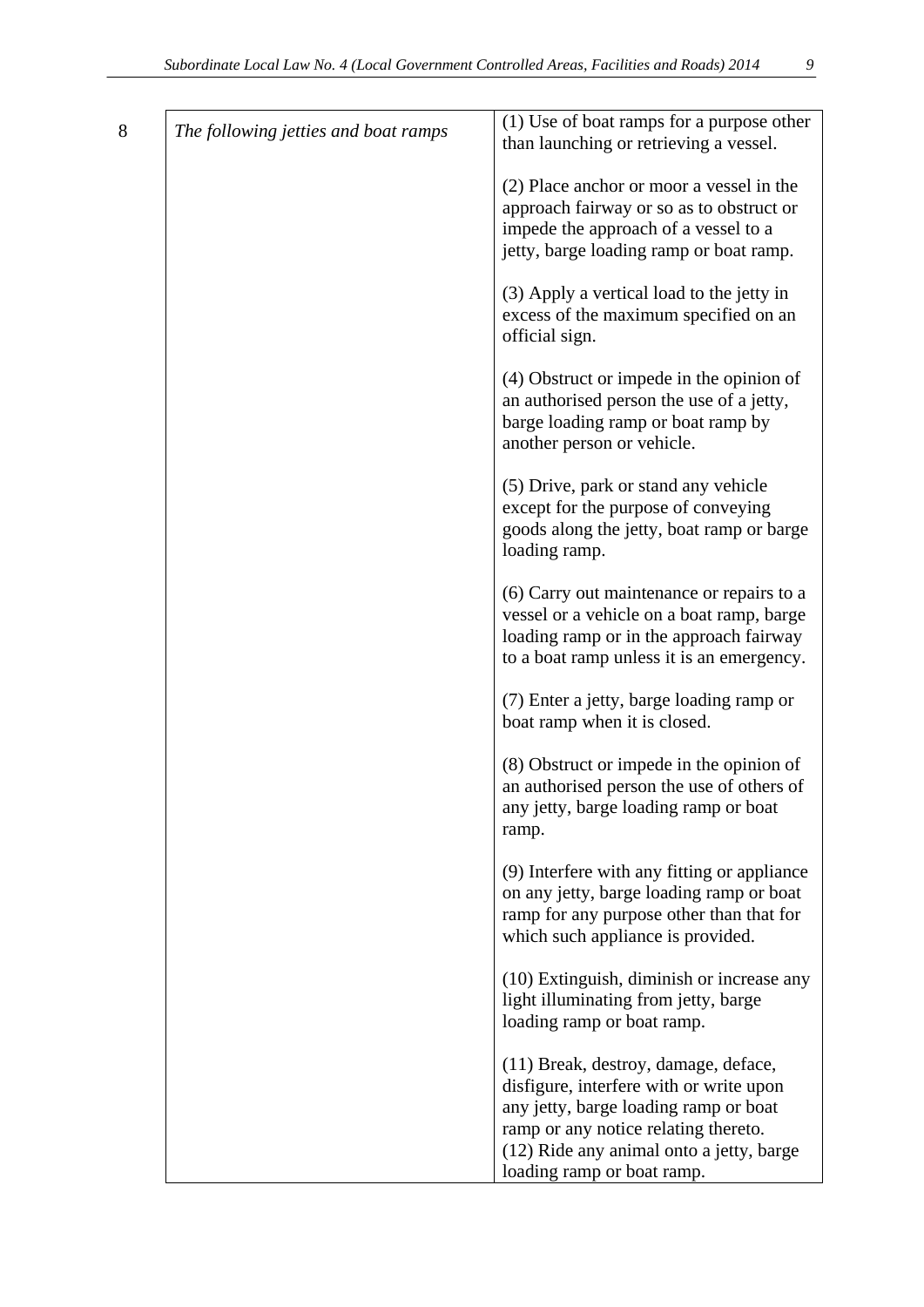| (13) Fish from a jetty, barge loading<br>ramp or boat ramp in a manner that in the<br>opinion of an authorised person impedes<br>or obstructs vessel, vehicular or<br>pedestrian traffic on the jetty, barge<br>loading ramp or boat ramp.                       |
|------------------------------------------------------------------------------------------------------------------------------------------------------------------------------------------------------------------------------------------------------------------|
| (14) Place anything other than a moored<br>or fastened vessel alongside or near a<br>jetty, barge loading ramp or boat ramp<br>which may in the opinion of an<br>authorised person obstruct or interfere<br>with the access to and proper betting of<br>vessels. |
| $(15)$ Light a fire.                                                                                                                                                                                                                                             |
| (16) Solicit or canvas boat tickets, goods,<br>foodstuffs, chattels, or any other thing.                                                                                                                                                                         |
| (17) Erect or maintain a sign, notice<br>board or other fixtures for the purposes<br>of exhibition of bills or notices.                                                                                                                                          |
| (18) Exhibit on, affix to or maintain a bill<br>or a notice.                                                                                                                                                                                                     |
| (19) Dispose of fish or marine life<br>remains in a non-designated receptacle.                                                                                                                                                                                   |
| (20) Moor or fasten a vessel to any part<br>of a jetty, barge loading ramp or boat<br>ramp except from a bollard or other<br>fastening appliance provided for that<br>purpose.                                                                                   |
| (21) Moor or fasten a vessel to steps or a<br>landing place for cargo or passengers that<br>in the opinion of an authorised person<br>impedes the use by a person or obstructs<br>other vessels.                                                                 |
| (22) Permit a vessel to lie alongside a<br>jetty not properly moored or fastened in<br>the opinion of an authorised person.                                                                                                                                      |
| (23) Moor or fasten a vessel for any other<br>purposes than for embarking or<br>disembarking passengers or crew or                                                                                                                                               |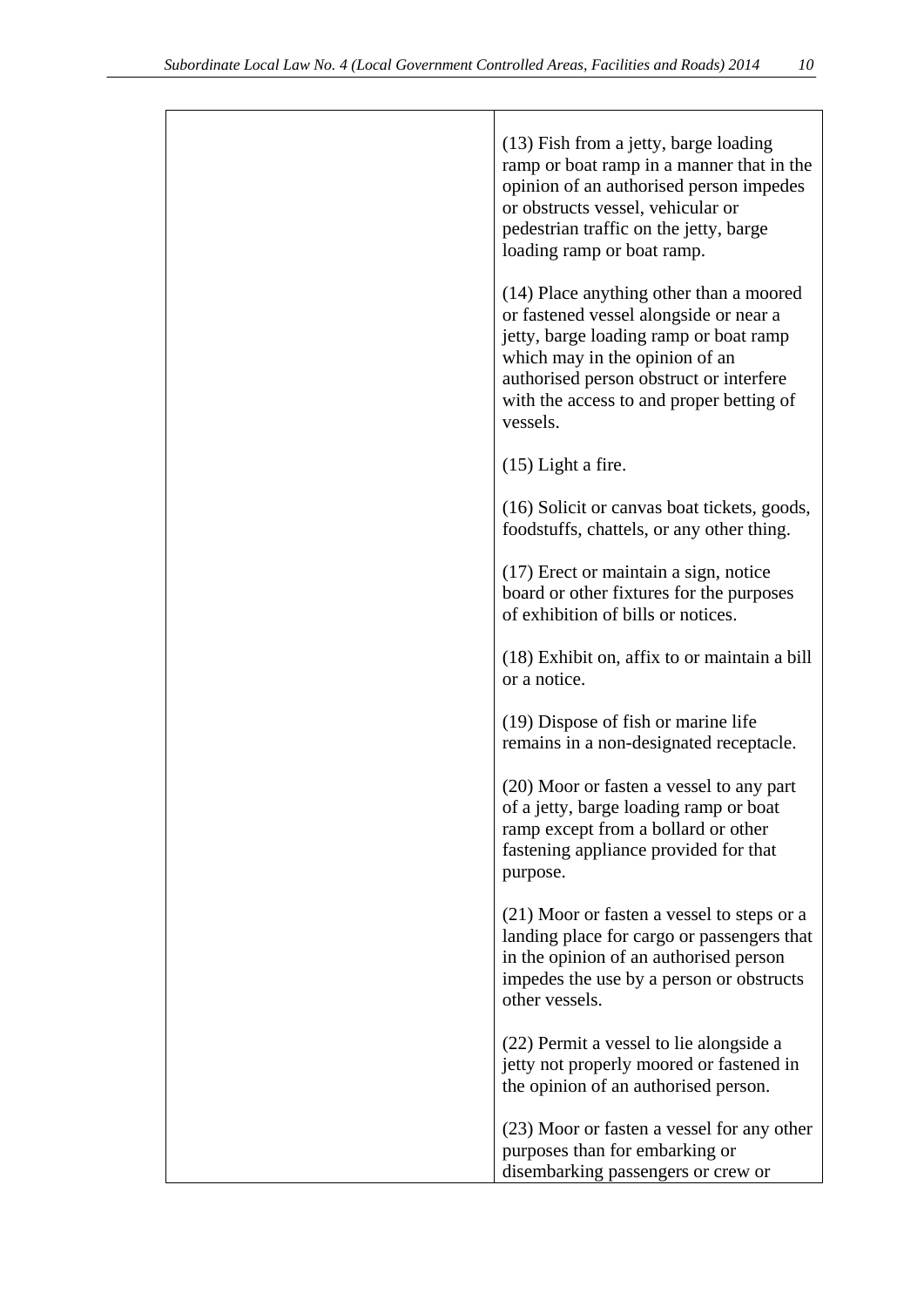|    |                                                          | loading or unloading cargo, stores or<br>goods.                                                                                         |
|----|----------------------------------------------------------|-----------------------------------------------------------------------------------------------------------------------------------------|
|    |                                                          | (24) Habitation at a jetty, barge loading<br>ramp or boat ramp.                                                                         |
|    |                                                          | (25) slaughtering, "gutting", cleaning or<br>scaling aquatic life, including turtle, fish,<br>dugong, etc.                              |
| 9  | Libraries in the local government area                   | (1) Disobey a lawful direction to leave a<br>library.                                                                                   |
|    |                                                          | (2) Wilfully damage, interfere or misuse<br>a library resource                                                                          |
| 10 | All public places in the local government<br>area        | (1) Damage, mutilate, defile, interfere<br>with or destroy any local government<br>building, structure or equipment.                    |
|    |                                                          | (2) Deposit or leave any refuse or<br>rubbish.                                                                                          |
|    |                                                          | (3) Sleep or inhabit.                                                                                                                   |
|    |                                                          | (4) Deposit in a bowl, pan or urinal:<br>cigarette, cloth, grass, earth, metal,<br>plastic, unsuitable paper or wood.                   |
| 11 | All bridges and culverts in the local<br>government area | (1) Drive a vehicle if the combined<br>weight of the vehicle exceeds the load<br>limit identified on signage adjacent to the<br>bridge. |
|    |                                                          | $(2)$ Loiter.                                                                                                                           |
|    |                                                          | (3) Drive or jump.                                                                                                                      |
|    |                                                          | (4) Throw or drop an object.                                                                                                            |
|    |                                                          | (5) Obstruct or interfere with in the<br>opinion of an authorised person the<br>bridge or culvert.                                      |
| 12 | All roads in the local government area                   | (1) Damage a road.                                                                                                                      |
|    |                                                          | (2) Obstruct the effective illumination of<br>a road or a footway with a tree or<br>vegetation.                                         |
|    |                                                          | (3) Obstruct clear vision by vehicular and<br>pedestrian traffic with a tree or<br>vegetation.                                          |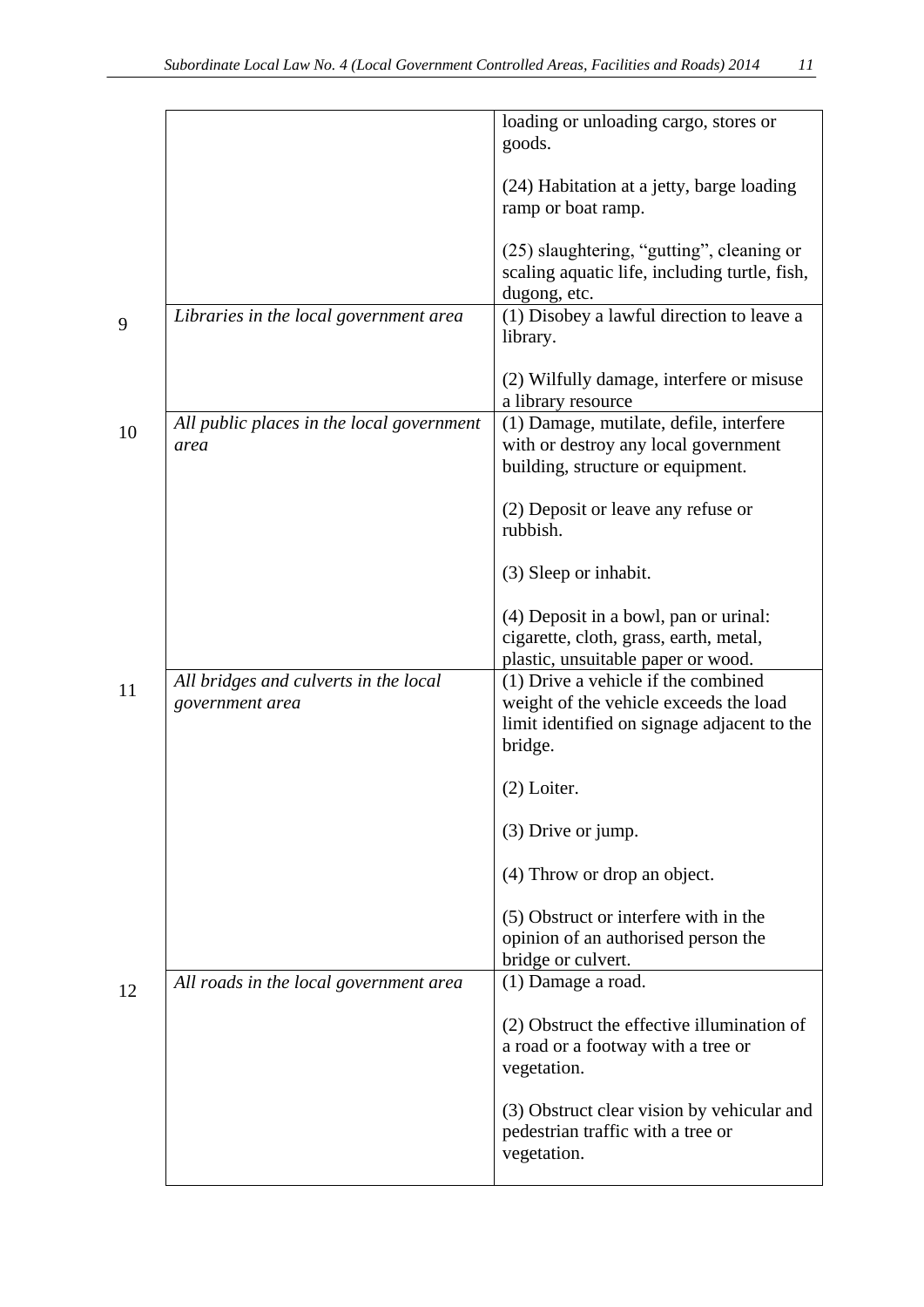|    |                                                                            | (4) Create a potential danger in the<br>opinion of an authorised person to public<br>safety for road users.<br>$(5)$ Camp.                                                                                                                                                                        |
|----|----------------------------------------------------------------------------|---------------------------------------------------------------------------------------------------------------------------------------------------------------------------------------------------------------------------------------------------------------------------------------------------|
|    |                                                                            | (6) Carry out domestic tasks, including<br>ablutions, cooking and washing.                                                                                                                                                                                                                        |
|    |                                                                            | (7) Doors or gates leading to buildings<br>must not project upon a road or footway<br>when opened.                                                                                                                                                                                                |
| 13 | All footpaths, walkways, and nature<br>strips in the local government area | (1) The occupier of the property adjacent<br>or adjoining footway must not allow a<br>footway to become overgrown or allow<br>vegetation on a footway to cause a<br>nuisance or become unsightly, in the<br>opinion of an authorised person.<br>(2) Unauthorised parking of any motor<br>vehicle. |
|    |                                                                            | (3) Dumping, littering, or abandoning of<br>any motor vehicle.                                                                                                                                                                                                                                    |
| 14 | The following public transport waiting<br>points                           | (1) Obstructing the use of public<br>transport.                                                                                                                                                                                                                                                   |
| 15 | Airports                                                                   | (1) Entering any part of the airport that<br>has been closed to access by an<br>authorised person: or                                                                                                                                                                                             |
|    |                                                                            | (2) Using the facilities other than for the<br>purpose an in a manner for which they<br>were constructed or provided; or                                                                                                                                                                          |
|    |                                                                            | (3) Engaging in conduct that:                                                                                                                                                                                                                                                                     |
|    |                                                                            | (a) Could cause annoyance,<br>disturbance or offence to<br>others;                                                                                                                                                                                                                                |
|    |                                                                            | (b) Could obstruct or<br>unreasonably interfere with<br>the rights of use of others; or                                                                                                                                                                                                           |
|    |                                                                            | (c) Creates a risk to the safety of<br>others.                                                                                                                                                                                                                                                    |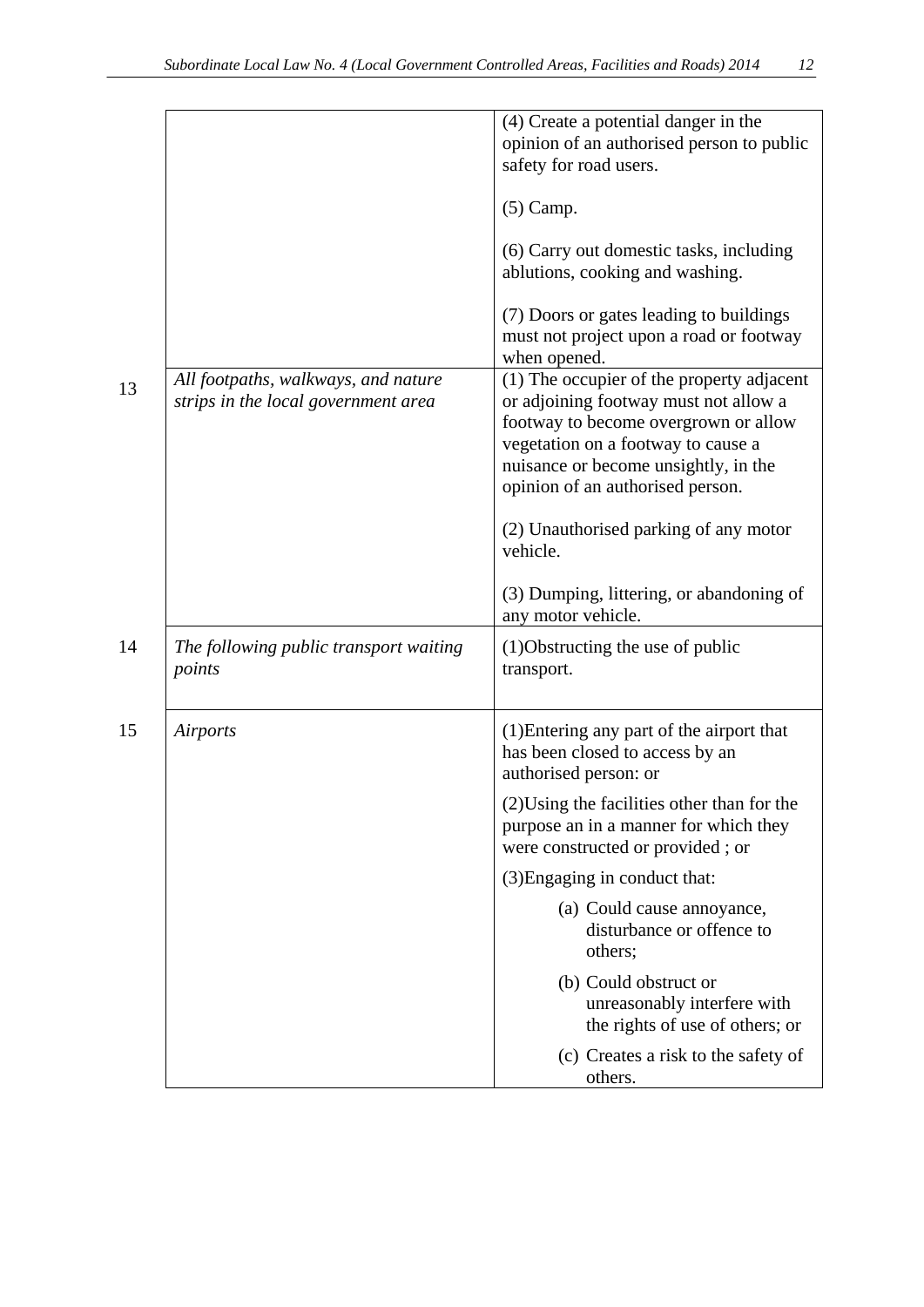# **Schedule 2 Restricted activities for local government controlled areas or roads**

Section 5(2)

| <b>Column 1</b>                                                              | <b>Column 2</b>                                                                                                                                                                 | <b>Column 3</b>                                                                                                                                                                     |
|------------------------------------------------------------------------------|---------------------------------------------------------------------------------------------------------------------------------------------------------------------------------|-------------------------------------------------------------------------------------------------------------------------------------------------------------------------------------|
| <b>Local government</b><br>controlled area or road                           | <b>Restricted activity</b>                                                                                                                                                      | <b>Extent of restriction</b>                                                                                                                                                        |
| All local government<br>controlled areas within the<br>local government area | $(1)$ Use a local<br>government controlled<br>area for commercial<br>purposes.                                                                                                  | - Permitted if authorised<br>under the conditions of an<br>approval for a prescribed<br>activity; or                                                                                |
|                                                                              |                                                                                                                                                                                 | - Permitted if under a<br>contract arrangement with<br>the local government; or                                                                                                     |
|                                                                              |                                                                                                                                                                                 | - Permitted if given<br>exclusive management<br>rights by the local<br>government.                                                                                                  |
|                                                                              | (2) Use a building,<br>structure or facility within<br>or on a local government<br>controlled area for a<br>commercial purpose.                                                 | - Permitted if authorised<br>under the conditions of an<br>approval for a prescribed<br>activity; or                                                                                |
|                                                                              |                                                                                                                                                                                 | - Permitted if under a<br>contract arrangement with<br>the local government; or                                                                                                     |
|                                                                              |                                                                                                                                                                                 | - Permitted if under a lease<br>arrangement; or                                                                                                                                     |
|                                                                              |                                                                                                                                                                                 | - Permitted if given<br>exclusive management<br>rights by the local<br>government.                                                                                                  |
|                                                                              | (3) Hold a public place<br>activity.<br>(i) Plant, clear, damage,<br>remove or interfere with<br>any fauna, plants or plant<br>material, trees, soils,<br>sands, rocks or other | - Permitted if authorised<br>under the conditions of an<br>approval for a prescribed<br>activity listed in schedule<br>6 of Subordinate Local<br>Law No.1 (Administration)<br>2014. |
|                                                                              | materials in or on a local<br>government controlled                                                                                                                             | - Permitted if authorised<br>under an approval or the                                                                                                                               |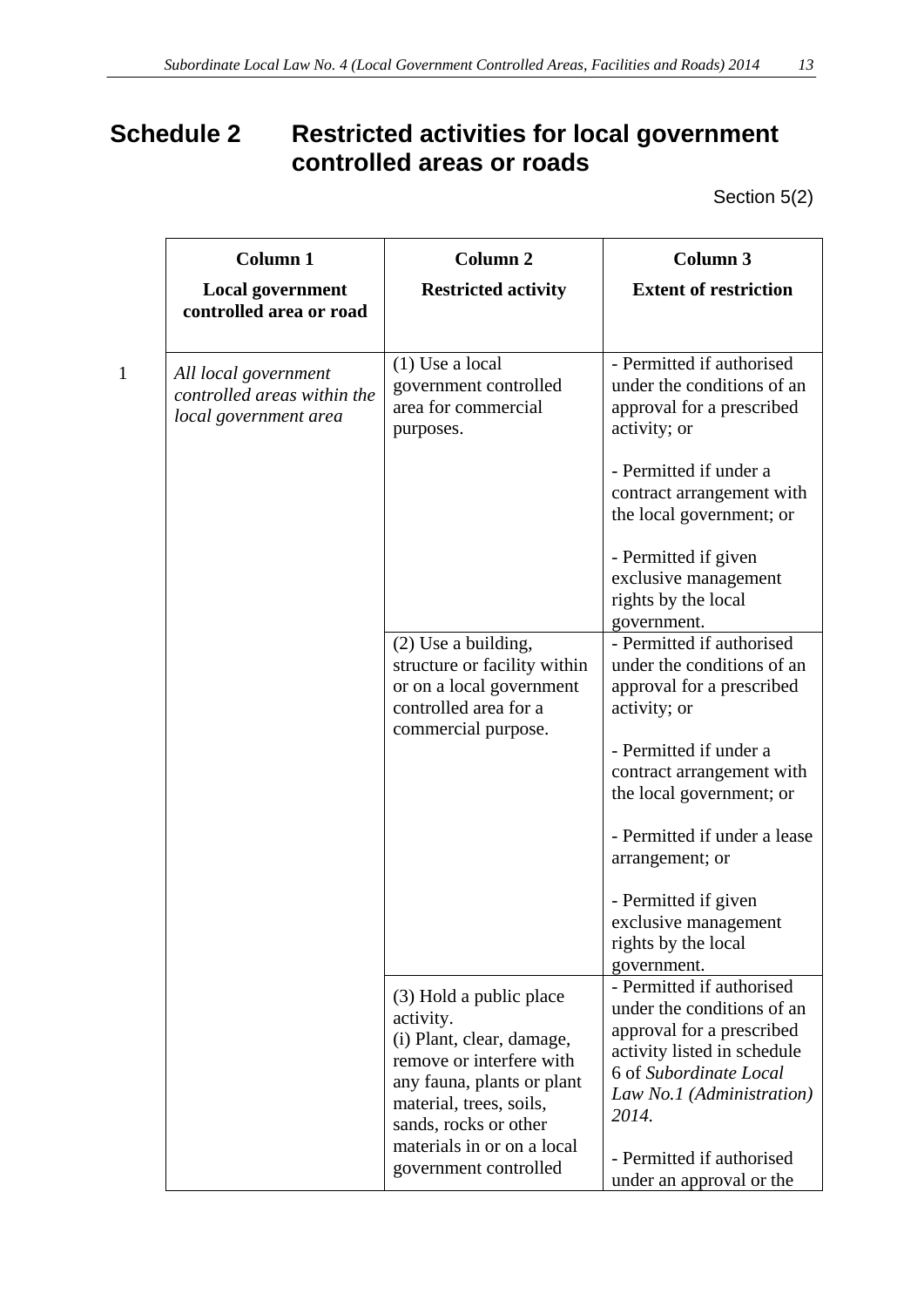| area; or                                              | conditions of an approval<br>for a prescribed activity;  |
|-------------------------------------------------------|----------------------------------------------------------|
| (ii) Erect, install, damage,                          | or                                                       |
| remove or interfere with                              |                                                          |
| any booth, tent, bar,                                 | - Permitted with the                                     |
| buildings, facilities,                                | written authorisation of an                              |
| structures or equipment in                            | authorised person; or                                    |
| or on a local government                              |                                                          |
| controlled area; or                                   | - Permitted if under a                                   |
|                                                       | contract arrangement with                                |
| (iii) Erect, install, damage,                         | the Local government; or                                 |
| remove or interfere with<br>an official traffic sign, |                                                          |
| regulatory sign or other                              | - Permitted if the person is<br>an employee of the local |
| sign or notice, or item                               | government and in the                                    |
| installed, erected, posted                            | course of their duties; or                               |
| in or on a local                                      |                                                          |
| government controlled                                 | - Permitted if undertaken                                |
| area; or                                              | by a volunteer or                                        |
|                                                       | community work group                                     |
| (iv) Deposit, stack, store                            | authorised to undertake                                  |
| or expose goods or                                    | the activity.                                            |
| materials in, on, across,<br>under or over a local    |                                                          |
| government controlled                                 |                                                          |
| area; or                                              |                                                          |
|                                                       |                                                          |
| (v) Erect, install, damage,                           |                                                          |
| remove or interfere with a                            |                                                          |
| sign, notice board or other                           |                                                          |
| fixture erected for the                               |                                                          |
| purpose of exhibiting bills<br>or notices.            |                                                          |
| (4) Remove water from a                               | - Permitted if authorised                                |
| lake or dam within a local                            | under an approval or the                                 |
| government controlled                                 | conditions of an approval                                |
| area.                                                 | for a prescribed activity;                               |
|                                                       | or                                                       |
|                                                       |                                                          |
|                                                       | - Permitted with the                                     |
|                                                       | written authorisation of an                              |
|                                                       | authorised person; or                                    |
|                                                       | - Permitted if under a                                   |
|                                                       | contract arrangement with                                |
|                                                       | Local government.                                        |
| (5) Lighting a maintaining                            | - Permitted only where the                               |
| a fire.                                               | fire is:                                                 |
|                                                       | Part of a traditional                                    |
|                                                       | cooking technique                                        |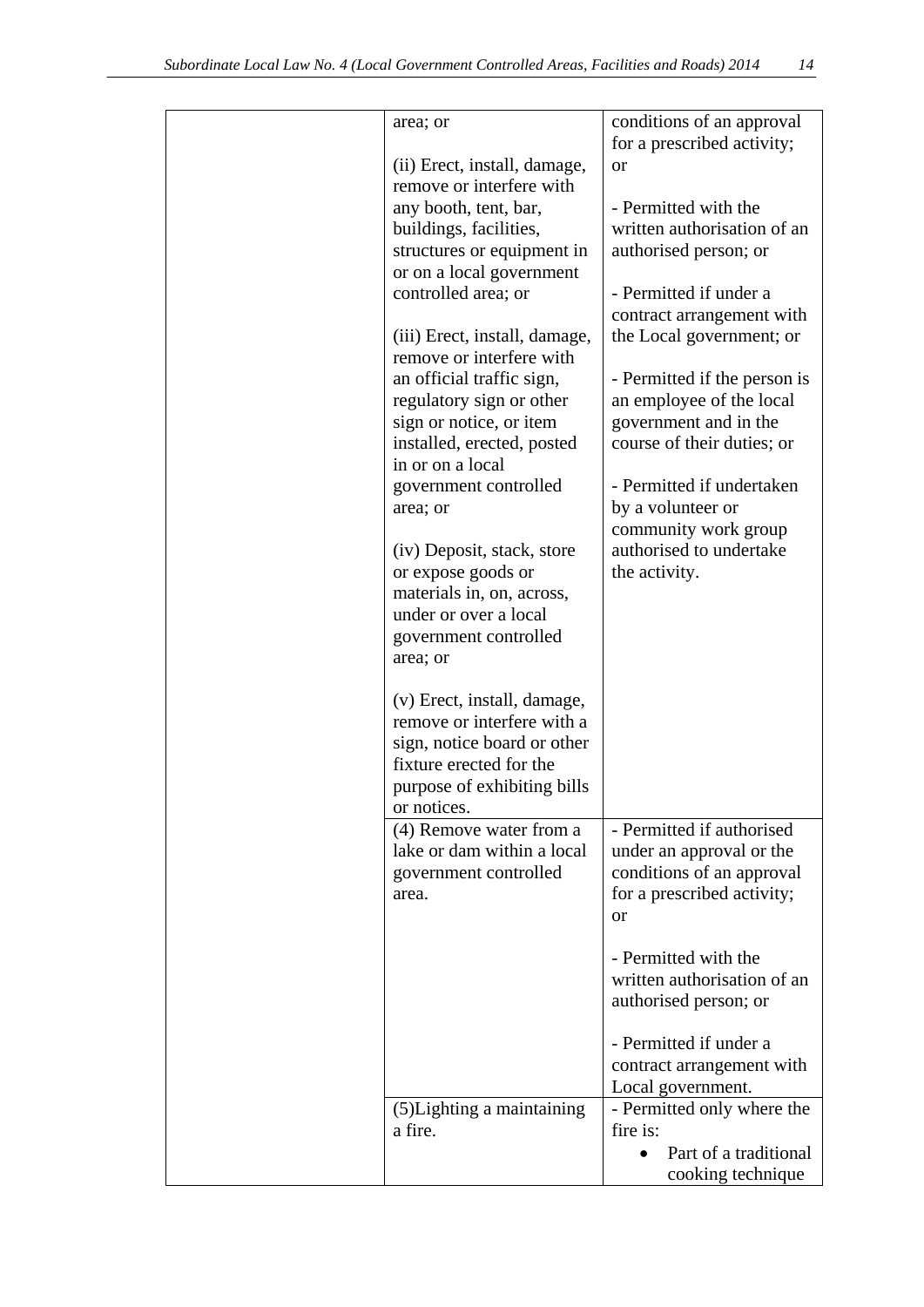| $(6)$ Camp or remain<br>overnight in a local<br>government area.                                                      | and managed so as<br>to ensure non-<br>escape of fire; or<br>Associated with a<br>public safety or<br>environmental<br>objective; or<br>In a designated fire<br>place provided by<br>the local<br>government; or<br>Authorised under<br>the fire and rescue<br>service act 1990<br>$(Qld)$ ; or<br>Authorised by an<br>authorised person;<br><sub>or</sub><br>Authorised under a<br>condition of an<br>approval under<br>Local Law No.1<br>(Administration)<br><i>2010</i><br>- Permitted if undertaken<br>pursuant to a permit within<br>a local government<br>controlled camping ground |
|-----------------------------------------------------------------------------------------------------------------------|-------------------------------------------------------------------------------------------------------------------------------------------------------------------------------------------------------------------------------------------------------------------------------------------------------------------------------------------------------------------------------------------------------------------------------------------------------------------------------------------------------------------------------------------------------------------------------------------|
|                                                                                                                       | or caravan park; or<br>- Permitted if authorised<br>under the conditions of an<br>approval for a prescribed<br>activity; or<br>- Permitted if authorised                                                                                                                                                                                                                                                                                                                                                                                                                                  |
|                                                                                                                       | by a sign exhibited in the<br>local government area.                                                                                                                                                                                                                                                                                                                                                                                                                                                                                                                                      |
| (7) Occupy a vehicle or<br>vessel for the purpose of<br>habitation in or on a local<br>government controlled<br>area. | - Permitted if undertaken<br>pursuant to a permit within<br>a local government<br>controlled camping ground<br>or caravan park; or                                                                                                                                                                                                                                                                                                                                                                                                                                                        |
|                                                                                                                       | - Permitted if authorised<br>under an approval or the<br>conditions of an approval<br>for a prescribed activity.                                                                                                                                                                                                                                                                                                                                                                                                                                                                          |
| (8) Enter or remain in or<br>on a local government                                                                    | - Permitted if authorised<br>under an approval or the                                                                                                                                                                                                                                                                                                                                                                                                                                                                                                                                     |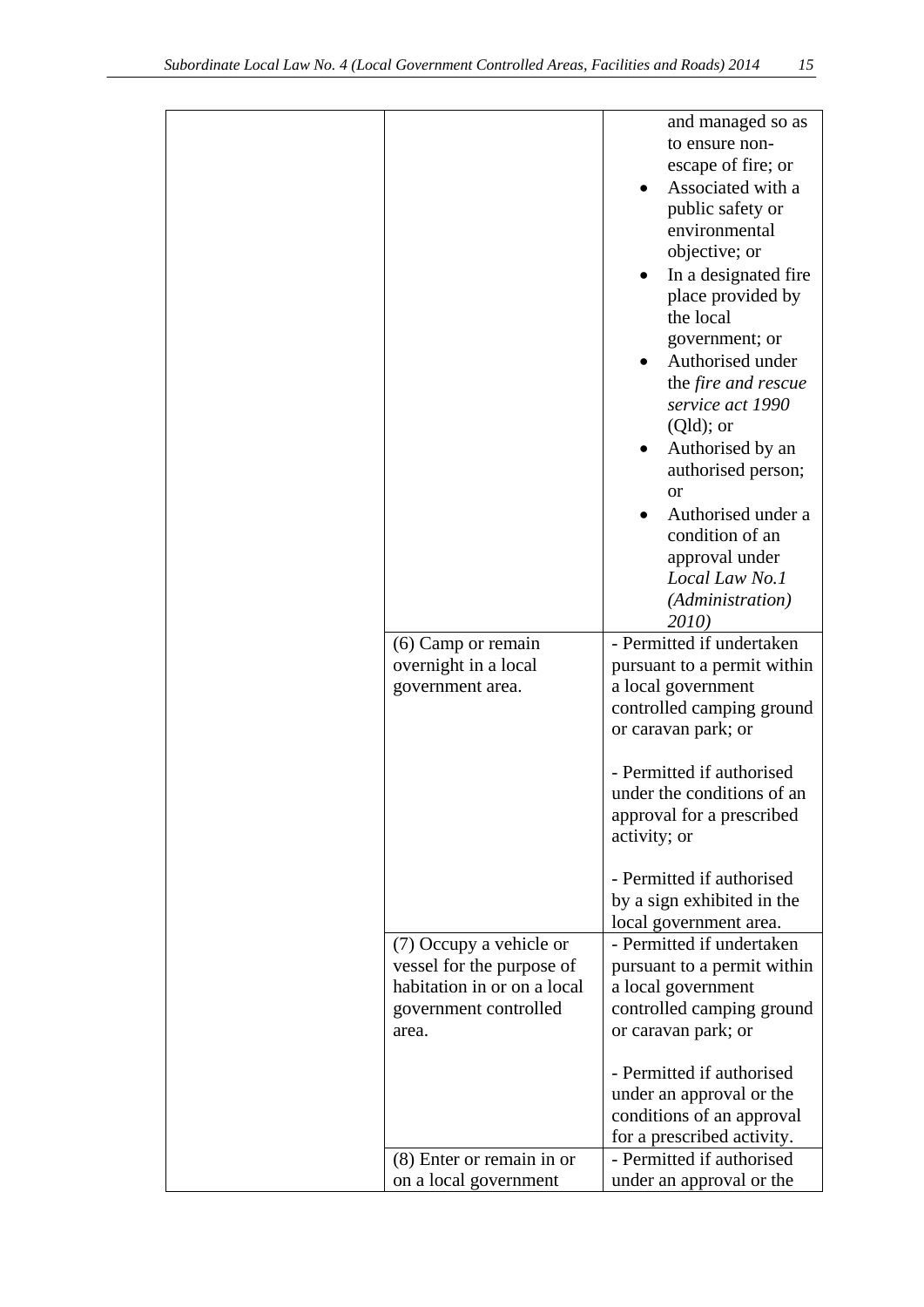|                |                                                       | controlled area outside of<br>opening and closing times.                                                                                                                               | conditions of an approval<br>for a prescribed activity;<br><b>or</b>                                                                                                                                                                                                                                  |
|----------------|-------------------------------------------------------|----------------------------------------------------------------------------------------------------------------------------------------------------------------------------------------|-------------------------------------------------------------------------------------------------------------------------------------------------------------------------------------------------------------------------------------------------------------------------------------------------------|
|                |                                                       |                                                                                                                                                                                        | - Permitted with the<br>written authorisation of an<br>authorised person; or                                                                                                                                                                                                                          |
|                |                                                       |                                                                                                                                                                                        | - Permitted if the person is<br>an employee of the local<br>government and in the<br>course of their duties.                                                                                                                                                                                          |
|                |                                                       | (9) Dispose or dump any<br>waste, rubbish, vegetation,<br>garden clippings, tree<br>pruning's, building<br>materials, fill or spoil on<br>or in a local government<br>controlled area. | - Permitted if undertaken<br>at a local government<br>controlled waste facility or<br>transfer station.                                                                                                                                                                                               |
|                |                                                       | $(10)$ Use<br>pyrotechnics/fireworks on<br>or in a local government<br>controlled area.                                                                                                | - Permitted if authorised<br>under an approval or the<br>conditions of an approval<br>for a prescribed activity;<br><sub>or</sub>                                                                                                                                                                     |
|                |                                                       |                                                                                                                                                                                        | - Permitted with the<br>written authorisation of<br>the chief executive officer.                                                                                                                                                                                                                      |
|                |                                                       |                                                                                                                                                                                        |                                                                                                                                                                                                                                                                                                       |
|                |                                                       | $(11)$ The washing or<br>cleaning, painting,<br>repairing, alteration or<br>maintenance of vehicles<br>on a road.                                                                      | - Permitted only if the<br>vehicle is temporarily<br>disabled with a minor fault<br>and the driver of the<br>vehicle stops for no longer<br>than is necessary for the<br>performance of<br>maintenance work limited<br>to the minimum necessary<br>to allow the vehicle to be<br>moved from the road. |
| $\overline{2}$ | Parks or Reserves within<br>the local government area | (1) Bringing animals into<br>the park or reserve                                                                                                                                       | - Permitted only with the<br>written authorisation of an<br>authorised person, or as<br>otherwise authorised by<br>other local law or<br>subordinate local law.                                                                                                                                       |
| 3              | Cemeteries within the<br>local government area        | (1) Interfering with a<br>grave, memorial or with<br>flowers or token on a<br>grave or memorial; or                                                                                    | - Permitted only with the<br>written authorisation of an<br>authorised person                                                                                                                                                                                                                         |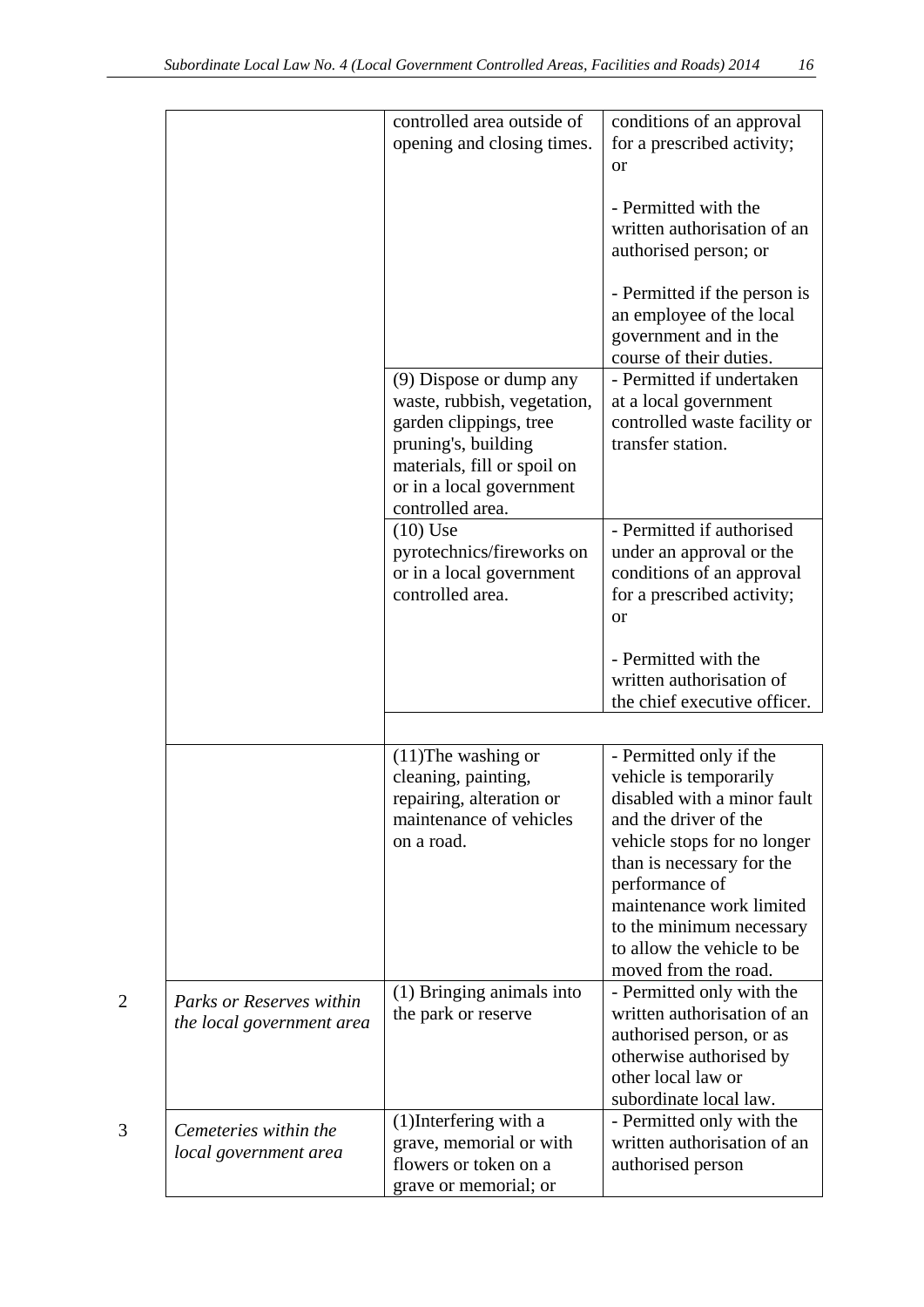|                                                                                           | (2) Digging or preparing a<br>grave                                                                                                                |                                                                                                                                   |
|-------------------------------------------------------------------------------------------|----------------------------------------------------------------------------------------------------------------------------------------------------|-----------------------------------------------------------------------------------------------------------------------------------|
| At jetties and boat ramps<br>in the local government<br>area                              | (3) Berthing or mooring<br>any vessel larger than 6<br>meters by any means to a<br>jetty or boat ramp in the<br>local government area; or          | - Permitted only with the<br>written authorisation of an<br>authorised person.                                                    |
|                                                                                           | (4) Berthing or mooring<br>any vessel by any means<br>to a jetty or boat ramp in a<br>"No Standing Zone"<br>designated by the local<br>government. |                                                                                                                                   |
| Any local government<br>controlled area used for<br>the conveyance or storage<br>of water | (1) Placing an object that<br>obstructs or is likely to<br>obstruct the natural flow<br>of water.                                                  | - Permitted only where<br>authorised by an<br>authorised person.                                                                  |
| All roads within the local<br>government area                                             | (1) Carry out works or<br>interfere with the<br>operation of a local<br>government road<br>including;                                              | - Permitted if authorised<br>under an approval or the<br>conditions of an approval<br>for a prescribed activity;<br><sub>or</sub> |
|                                                                                           | (i) Works within a road<br>reserve; or                                                                                                             | - Permitted with the<br>written authorisation of<br>authorised person, or                                                         |
|                                                                                           | (ii) The driving of heavy<br>or oversized traffic on<br>a local government road;<br>or                                                             | - Permitted if under a<br>contract arrangement with<br>the local government; or                                                   |
|                                                                                           | (iii) Undertaking<br>excavation works on a<br>road.                                                                                                | - Permitted if the person is<br>an employee of the local<br>government and in the<br>course of their duties.                      |
|                                                                                           | (2) Undertake an alteration<br>or improvement to a local<br>government road including                                                              | - Permitted in accordance<br>with a permit issued under<br>the Land Act 1994 for tree                                             |
|                                                                                           | (i) The interference or<br>removal of a tree,                                                                                                      | clearing and the removal<br>of vegetation only; or                                                                                |
|                                                                                           | vegetation or a garden, but<br>not mowing of grass, on a<br>local government road; or                                                              | - Permitted if in<br>accordance with the<br>conditions of an approval                                                             |
|                                                                                           | (ii) The installation or<br>removal of soft or hard<br>landscape works on                                                                          | granted by the local<br>government in accordance<br>with the Sustainable<br>Planning Act 2009; or                                 |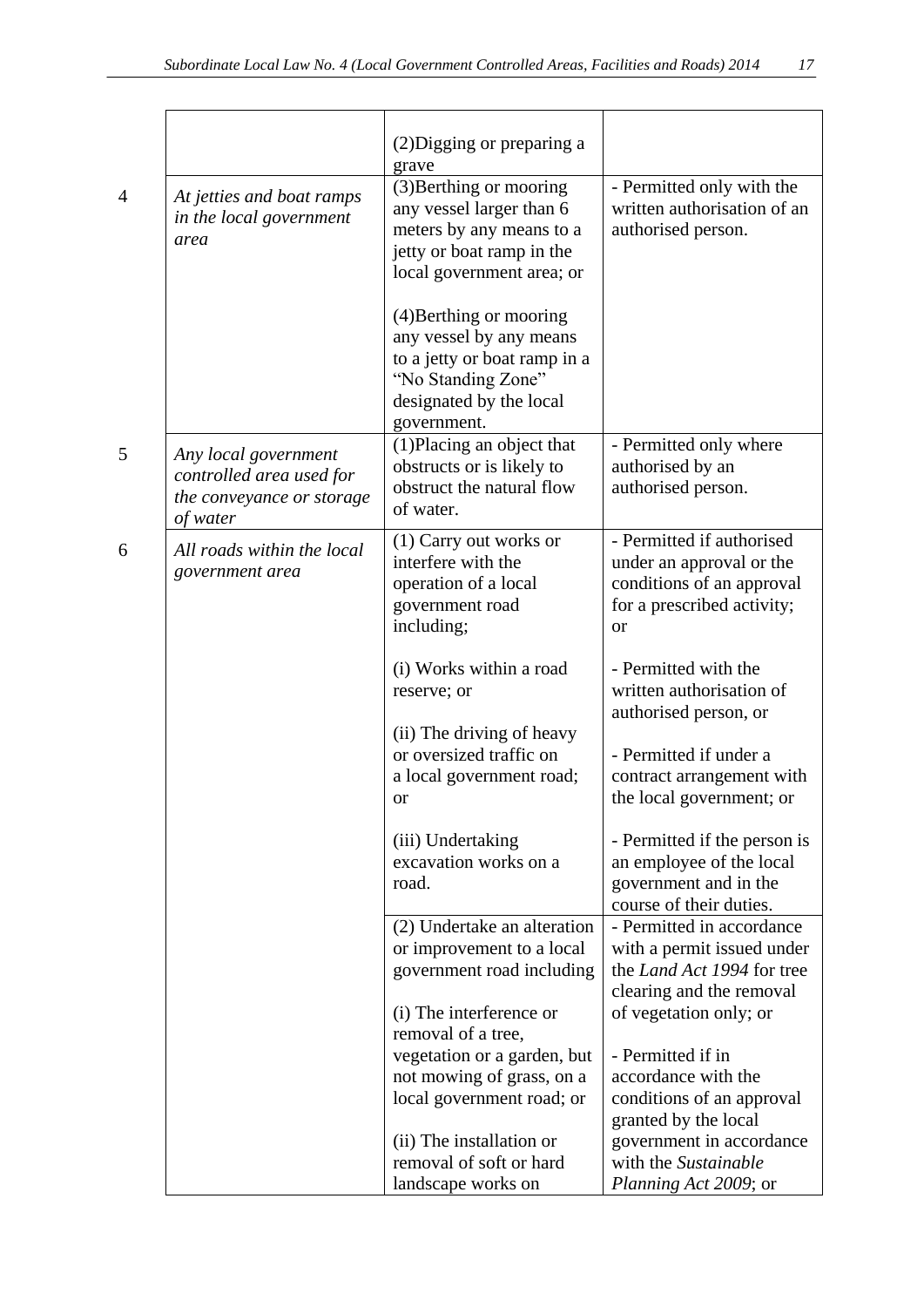| footpaths; or                                                | - Permitted if the person is                      |
|--------------------------------------------------------------|---------------------------------------------------|
| (iii) Works associated with<br>the installation of a vehicle | an employee of the local<br>government and in the |
| access/driveway to                                           | course of their duties.                           |
| premises; or                                                 |                                                   |
|                                                              |                                                   |
| (iv) Planting of a tree or                                   |                                                   |
| other vegetation on a local                                  |                                                   |
| government road; or                                          |                                                   |
| (v) The interference or                                      |                                                   |
| removal of stone, soil,                                      |                                                   |
| sand, rock, gravel or                                        |                                                   |
| other materials on or                                        |                                                   |
| from the local government                                    |                                                   |
| road; or                                                     |                                                   |
| (vi) The erection or                                         |                                                   |
| installation of a structure                                  |                                                   |
| or building in, on, across                                   |                                                   |
| or over a local government                                   |                                                   |
| road; or                                                     |                                                   |
| (vii) The interference with                                  |                                                   |
| or removal of a structure                                    |                                                   |
| on, across, under or                                         |                                                   |
| over a local government                                      |                                                   |
| road; or                                                     |                                                   |
| (viii) The interference                                      |                                                   |
| with or removal of an                                        |                                                   |
| official traffic sign, road                                  |                                                   |
| sign or other sign or                                        |                                                   |
| notice, or item of road                                      |                                                   |
| furniture installed, erected,                                |                                                   |
| posted or authorised by                                      |                                                   |
| the local government; or                                     |                                                   |
| (ix) The interference with                                   |                                                   |
| or removal of materials                                      |                                                   |
| stored on a local                                            |                                                   |
| government road; or                                          |                                                   |
| (x) the leaving open gates                                   |                                                   |
| or locking of gates on a                                     |                                                   |
| local government road;                                       |                                                   |
| <b>or</b>                                                    |                                                   |
| (xi) the installation or                                     |                                                   |
|                                                              |                                                   |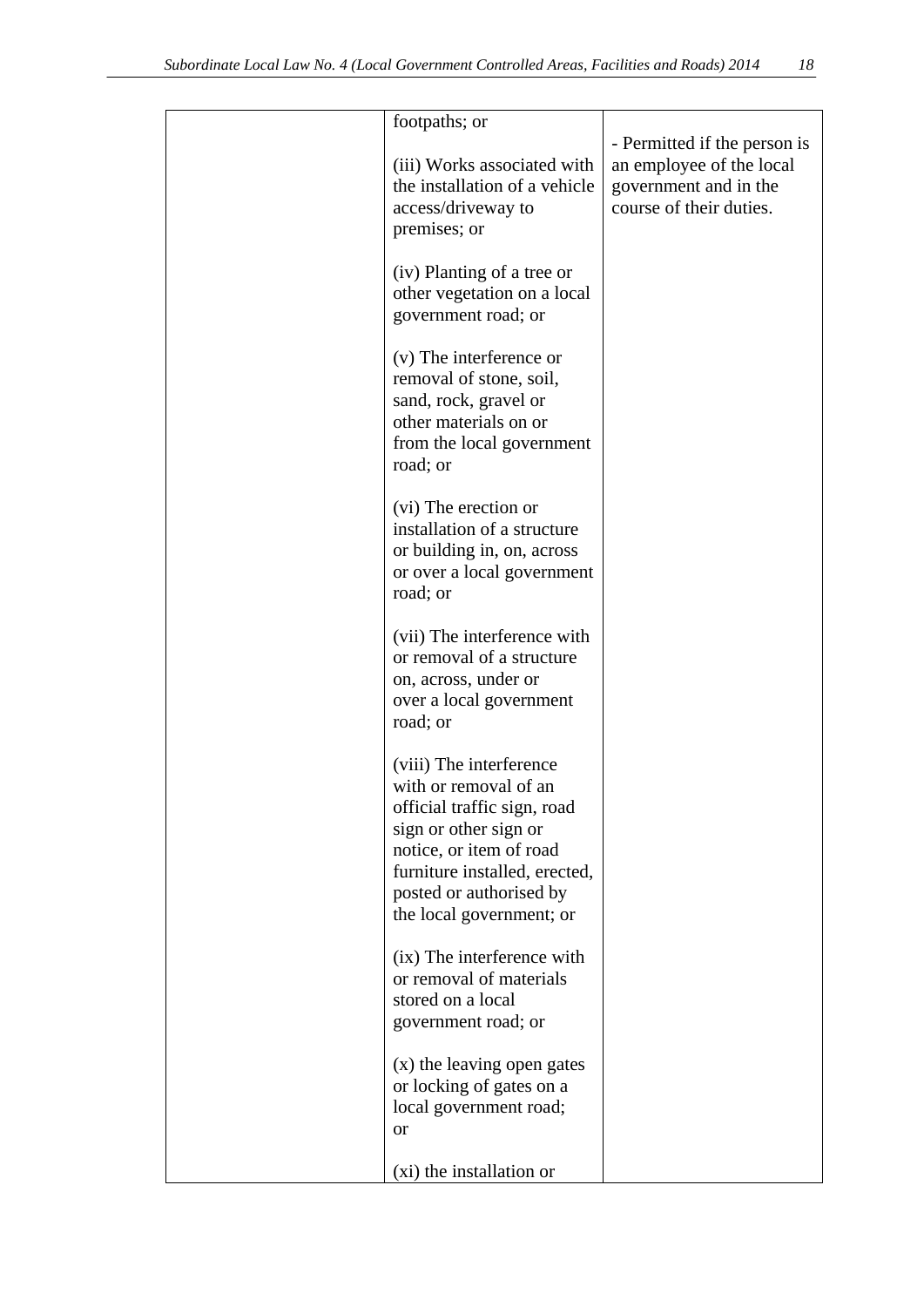| removal of gates and<br>grids; or                                                                                                                |                                                                                                                                                                                        |
|--------------------------------------------------------------------------------------------------------------------------------------------------|----------------------------------------------------------------------------------------------------------------------------------------------------------------------------------------|
| (xii) the blocking, staking<br>or fencing off of a local<br>government road; or                                                                  |                                                                                                                                                                                        |
| (xiii) the stacking, storage<br>or exposure of<br>goods/materials in, on,<br>across, under or over a<br>road; or                                 |                                                                                                                                                                                        |
| (xiv) Any other alteration<br>or improvement to a local<br>government road.                                                                      |                                                                                                                                                                                        |
| (3) Undertake a regulated<br>activity on a local<br>government road<br>including;                                                                | - Permitted if authorised<br>under an approval or the<br>conditions of an approval<br>for a prescribed activity;<br><sub>or</sub>                                                      |
| (i) Depositing of goods<br>and materials; or                                                                                                     | - Permitted with the<br>written authorisation of<br>the authorised person, or                                                                                                          |
| of animals to cross a road;<br><b>or</b>                                                                                                         | - Permitted if under a<br>contract arrangement with                                                                                                                                    |
| (iii) Conducting a public<br>place activity.                                                                                                     | the Local government; or<br>- Permitted if the person is                                                                                                                               |
|                                                                                                                                                  | an employee of the local<br>government and in the<br>course of their duties.                                                                                                           |
| (1) Driving, riding,<br>leading, wheeling or<br>standing any goods,<br>vehicle, vessel, or other<br>thing in, or across a<br>footpath.           | - Permitted only by<br>approval by local<br>government in the area of<br>land between a property<br>boundary and the formed<br>road other than for ingress<br>and egress to a property |
| (2) Touting or soliciting.                                                                                                                       | adjoining a roadway.                                                                                                                                                                   |
| (3) Opening, constructing,<br>improving or interfering<br>with the surface of any<br>footpath, including<br>altering the level of a<br>footpath. |                                                                                                                                                                                        |
|                                                                                                                                                  | (ii) The driving or leading                                                                                                                                                            |

7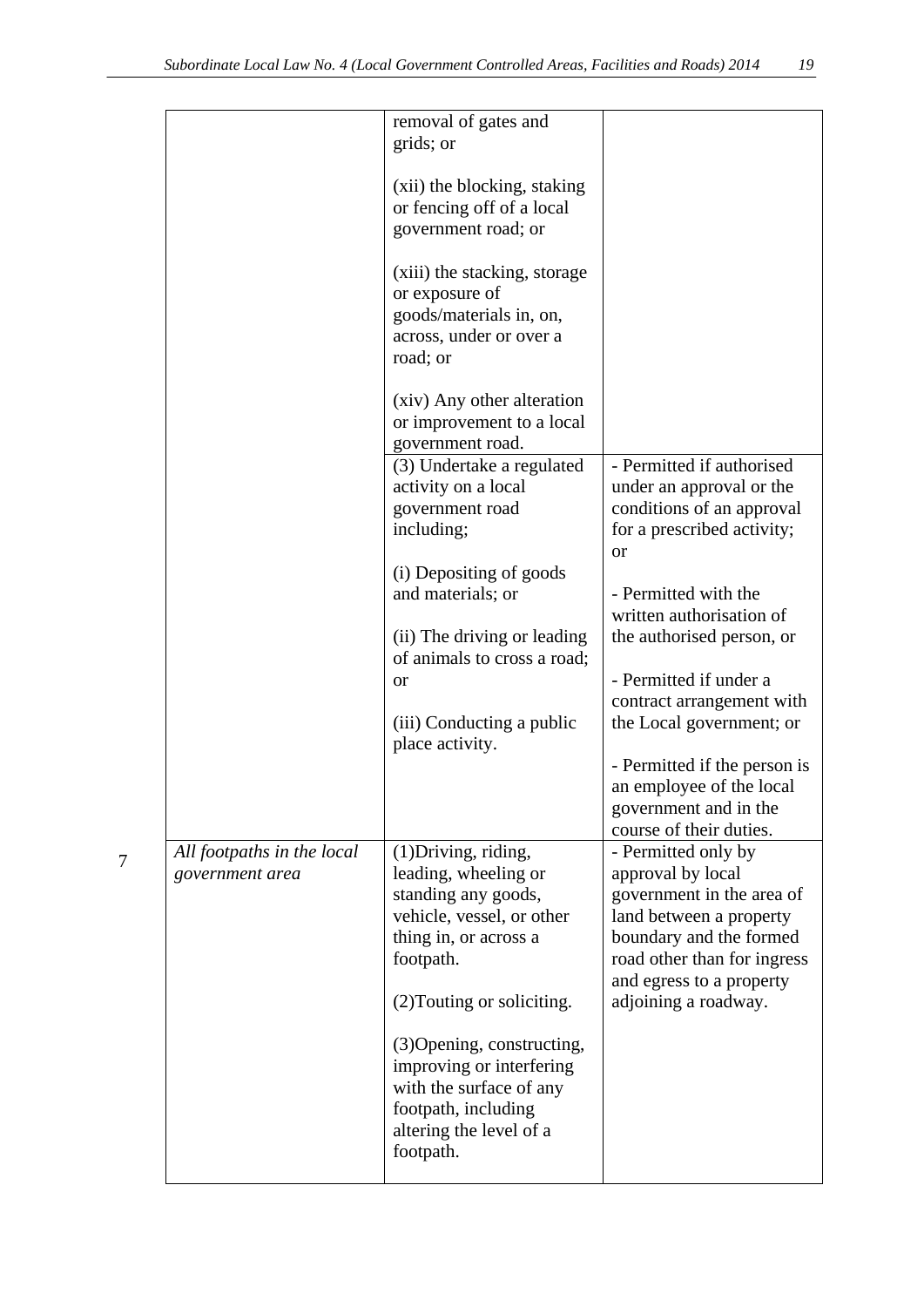| $(4)$ Cause a nuisance or<br>danger to person or<br>property. |  |
|---------------------------------------------------------------|--|
| (5) Unsightly vegetation on<br>a footway or footpath.         |  |
| (6) Erect an awning or<br>balcony over a footpath.            |  |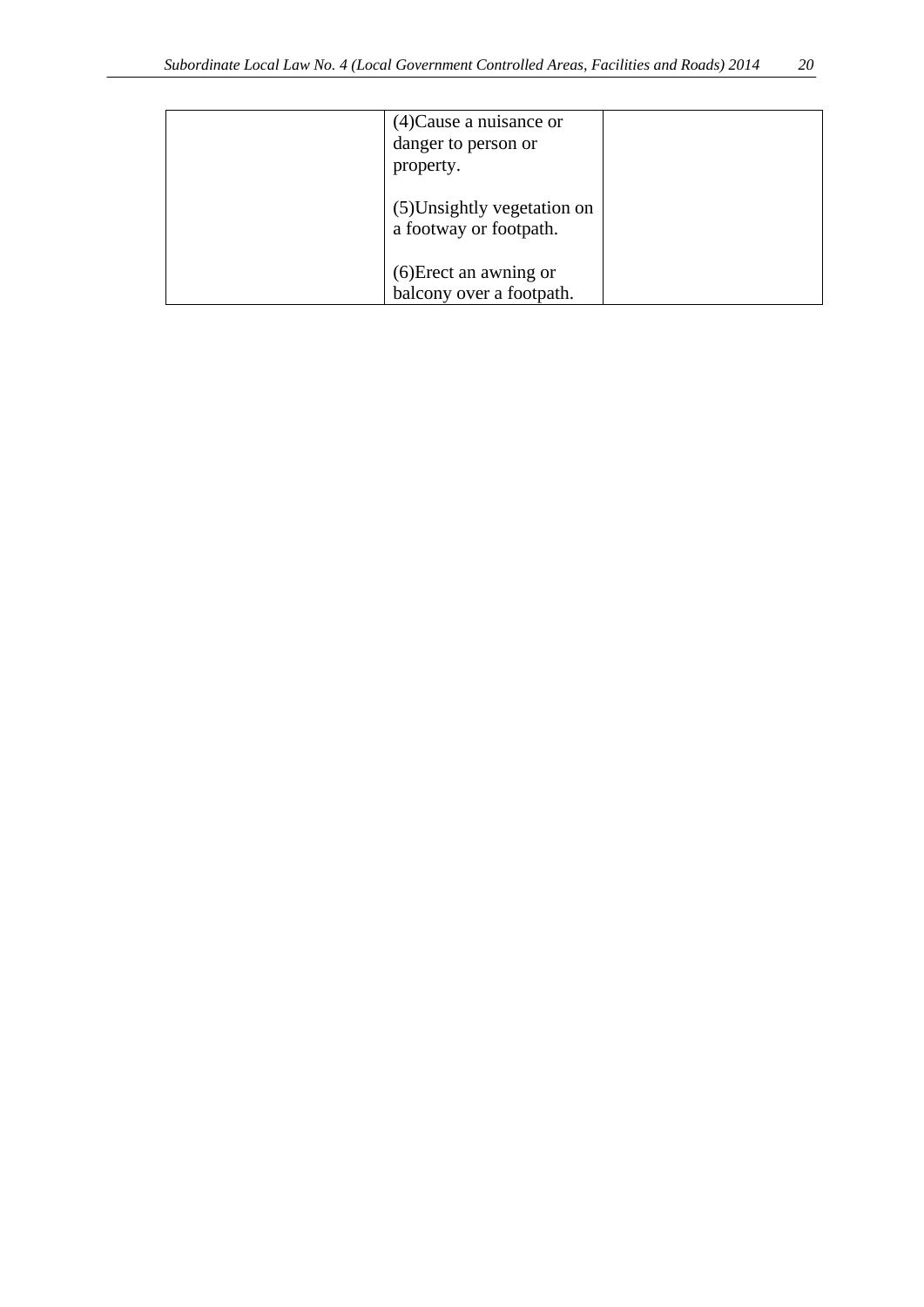# **Schedule 3 Motor vehicle access areas in local government controlled areas**

Sections 6 and 7

| Column 1<br>Motor vehicle access areas            | Column 2<br><b>Prohibited vehicles</b>                                                                                                                                                                                           |
|---------------------------------------------------|----------------------------------------------------------------------------------------------------------------------------------------------------------------------------------------------------------------------------------|
| All Reserves and Parks as under in this<br>column | All except:<br>(i) Council or Contractor's vehicles, in<br>the course of carrying out council<br>approved improvement or maintenance;<br>(ii) Where special permission has been<br>granted by Council or an Authorised<br>Person |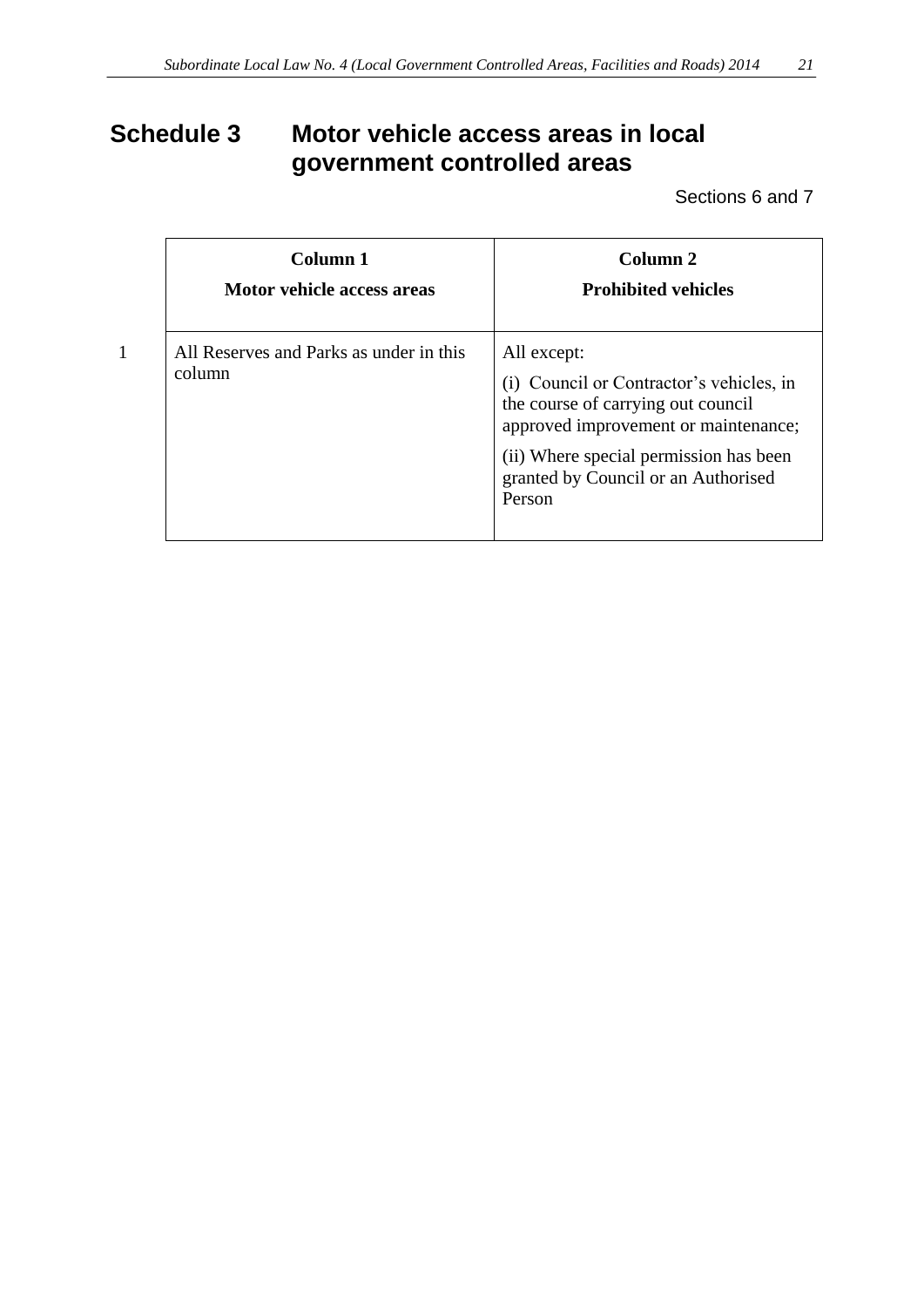# **Schedule 4 Opening hours for local government controlled areas**

Section 8

*The opening hours for a local government controlled area are the hours indicated by official sign located at the area.*